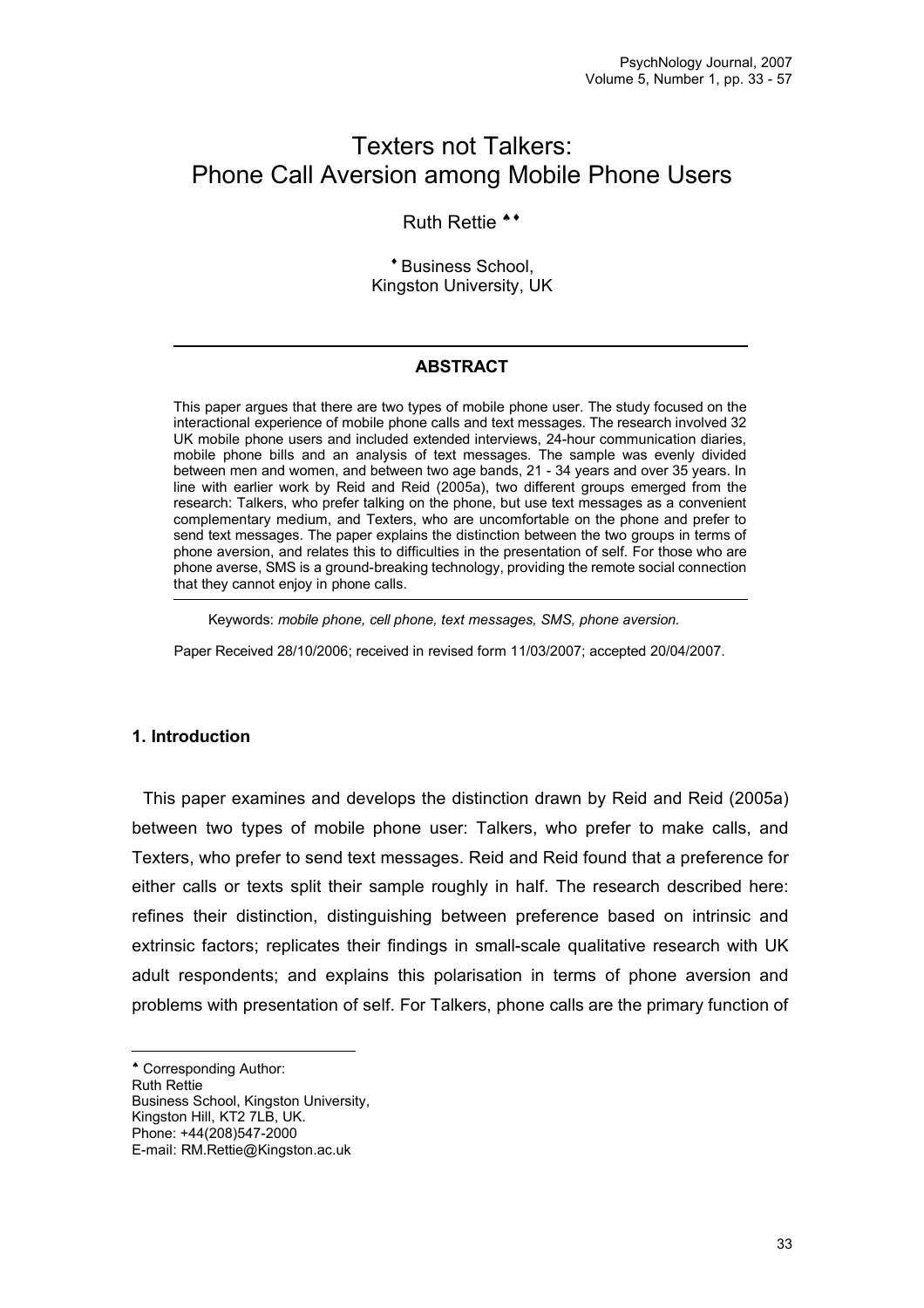their mobile phones, with text messages as an important complementary affordance, but for Texters, who actively dislike phone calls, text messages are the raison d'être of their mobile phones. The research suggests that there are individual differences in the phenomenological experience of phone calls, and that a specific group of mobile phone users are unable to enjoy this form of social interaction. Whereas Talkers used both mobile phone calls and SMS, Texters primarily used their phones for texting. They found SMS particularly valuable, because it enabled the remote social contact that they do not enjoy with land or mobile phone calls.

The first text message was sent in the UK in 1992, but the technology was originally developed to enable operators to communicate with users, and was limited to intranetwork communication until 1999 (BBC, 2002). The rapid growth of SMS (Short Message Service) was not anticipated by the industry, which in 1999 was predicting convergence and the disappearance of the medium within three years. However, SMS growth has continued, with an average annual growth rate of nearly 30% over the last five years. In 2006, 42 billion text messages were sent in the UK; this is approximately 4 texts sent or received, per person, per day (Text.it, 2007). Although SMS usage in the UK is skewed towards younger users, 70% of all mobile phone users text at least once a week (Ofcom, 2006). The sustained growth of SMS reflects its interactional advantages; this paper suggests that these are particularly important for those who find phone calls difficult.

The paper is organised as follows. I briefly review previous relevant research on mobile phone interaction before describing the research method. This is followed by the research findings and a discussion of their implications.

## **2. Previous Research on Mobile Phone Interaction**

Several authors suggest that mobile phone calls and text messages can nurture social bonds (Ling & Yttri, 2002; Grinter & Eldridge, 2001; Pertierra, 2005). The increased contact facilitated by mobile phone calls increases intimacy in relationships (Fortunati, 2000), reinforcing social bonds between close friends (Geser, 2005). Mobile phones are frequently used to make "phatic calls" (Haddon, 2000) or "social grooming calls" (Ling & Haddon, 2001), where making the call is more important than what is said (Licoppe & Smoreda, 2006). Previous research suggests that the key characteristics of SMS are its asynchrony and lack of intrusiveness (Ling, 2004; Geser,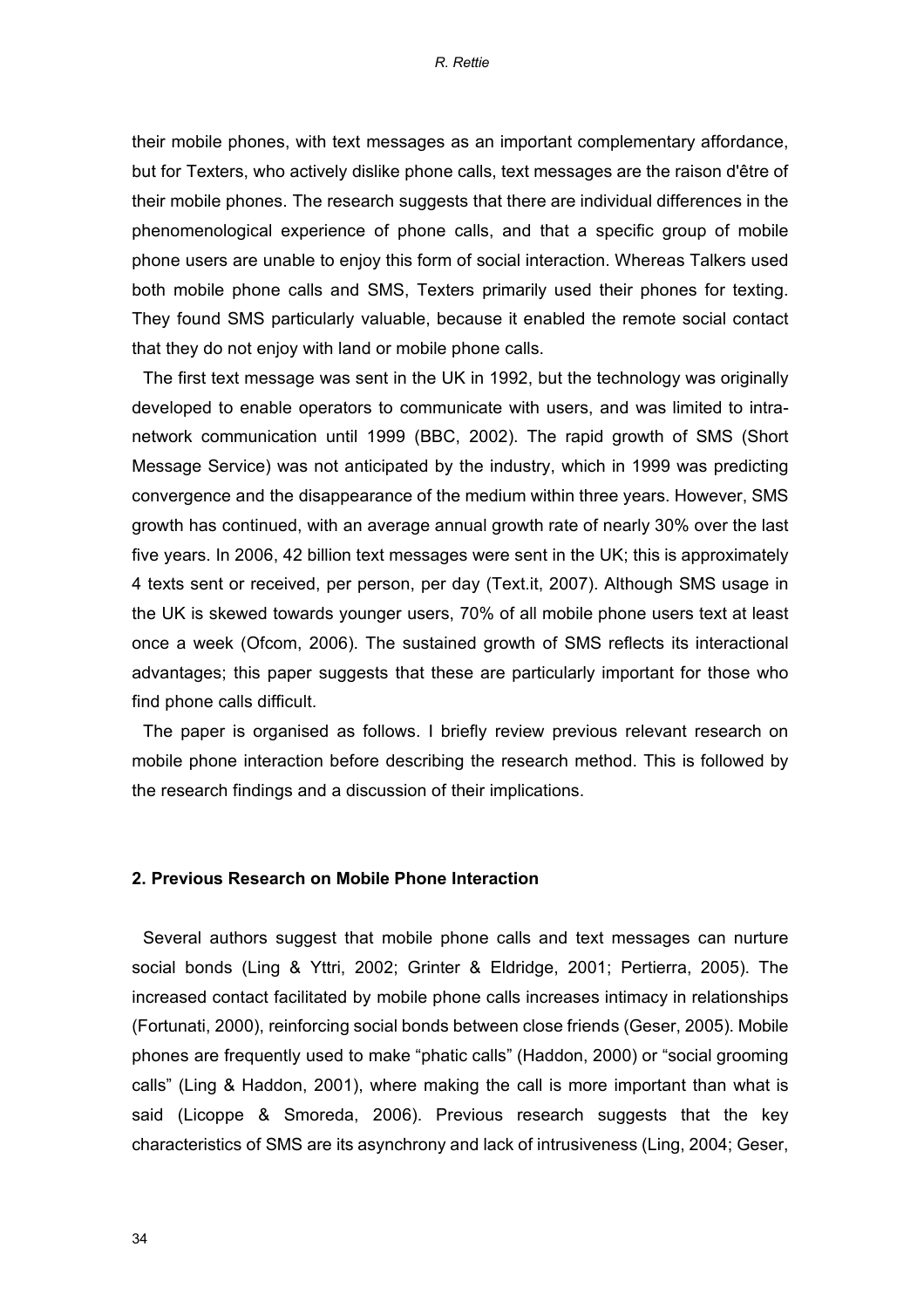2005). Like mobile phone calls, text messages are used for maintaining contact and intimacy (Thurlow, 2003; Rheingold, 2003; Prøitz, 2005; Ling & Yttri, 2002). As Ito and Okabe (2005c, p. 265) observe, text messages can be a "means of experiencing a sense of private contact and co-presence with a loved one". In close relationships, the connectedness enabled by a combination of media, including text messages, email, and mobile phone calls, can develop into a continuous or "connected presence" (Licoppe, 2004). Several studies indicate that SMS is mainly used with close ties (Matsuda, 2005; Harper, 2003; Smoreda & Thomas, 2001). Reid and Reid (2005b) suggest that texting primarily occurs within small "text circles". In their online survey they found that, on average, their respondents had twelve contacts whom they texted regularly.

Reid and Reid (2005a) introduce the terms "Texters" and "Talkers", classifying their respondents on the basis of their expressed preference for text messages or phone calls. This measure split their (mainly student) sample roughly in half, and was correlated with significant differences in usage, attitudes and personality. Texters scored significantly higher on the Russell Loneliness (Russell, Peplau, & Cutrona, 1980) and the Leary Interaction Anxiousness (1983) scales, and were significantly more likely to think that SMS had improved their social relationships. These findings are especially interesting given that earlier uses and gratifications research (Wei & Lo, 2006) found that those who were less socially connected on the Russell Loneliness scale (1980), were significantly *less* likely to use *mobile phone calls* for affective gratifications. This suggests that SMS may be particularly important for those who are less socially connected, affording remote affective connection. The distinction between Texters and Talkers is taken further and developed in this paper.

In mobile phone calls an individual is simultaneously involved in two interactions (Licoppe & Heurtin, 2002; Puro, 2002); this can create role conflict (Geser, 2005) as different roles become salient at the same time. Several authors suggest that Goffman's concept of presentation of self is useful for conceptualising role conflict in mobile phone interaction. In "The Presentation of Self in Everyday Life" (1959), Goffman introduced a dramaturgical metaphor: interaction is a performance in which the self is presented to others. Individuals present different roles, adapting their manner and appearance to differentiate their roles. Physical settings are relevant, with different roles performed in the "front" and "back" regions of the "stage". Ling follows Meyrowitz (1985), and uses Goffman's stage metaphor to explain the juggling of concurrent interactions in mobile phone calls (Ling, 1997; 2005a). Fortunati (2005)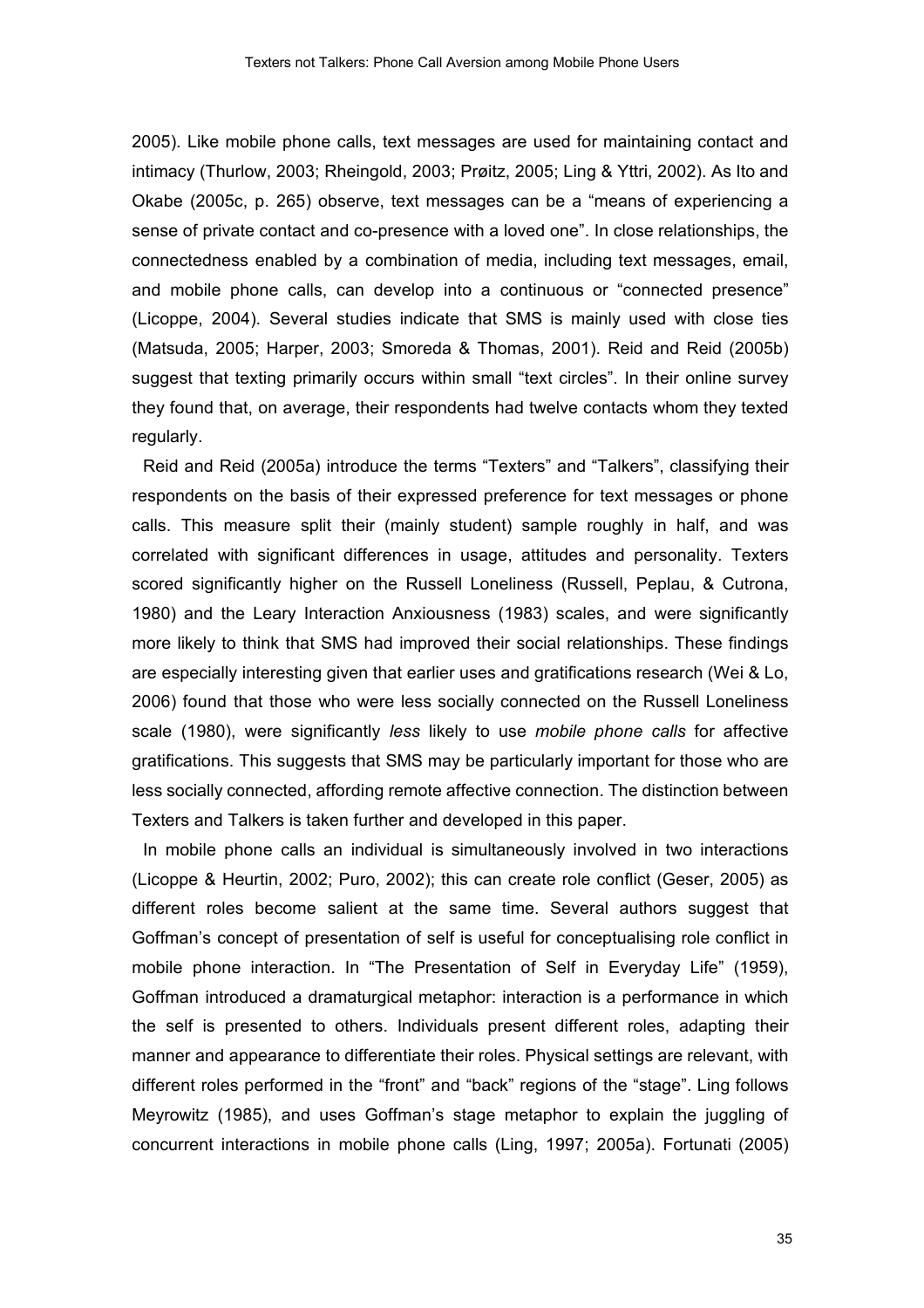reports research on the presentation of self in mobile communication, and claims that mobile phone calls expose the different roles that people play. Whereas mobile phone calls can complicate the presentation of self, Oksman and Turtainen (2006) claim that SMS helps teenagers to control "face-work", facilitating their presentation of self. I develop this, arguing that problems with presentation of self in phone calls help to explain why some people prefer to send text messages.

This study differs from much of the existing research on SMS in three ways. Firstly, whereas many empirical studies have focused on teenagers (e.g. Selian & Srivastava, 2004; Ito & Okabe, 2005b; Oksman & Turtiainen, 2006), the respondents in this research were adults. Secondly, research on mobile phones has tended to focus on *either* mobile phone calls *or* text messages; in contrast, this research compared the two media. Finally, empirical work on SMS has concentrated on text message language (Kasesniemi & Rautianen, 2002; Thurlow, 2003; Hård af Segerstad, 2005; Ling, 2005b) and on SMS reciprocation norms (Kasesniemi & Rautianen, 2002; Ito & Okabe, 2005a; Laursen, 2005; Licoppe & Smoreda, 2006). In contrast, this research focused on the *experience* of SMS interaction, comparing it with the experience of mobile phone call interaction. This changes the research focus from mobile phone usage behaviour, and from the content and form of text messages, to user perceptions of these two media as social activities in their own right, rather than merely as means of communication.

## **3. Research Approach and Method**

Mobile phones combine two different communication channels in one device and therefore, theoretically, on any occasion users have a choice between the two media. This should increase users' awareness of the differences between the two forms of interaction. Exploiting this heightened awareness, the research focused on users' perceptions of the differences between the experience of mobile phone calls and SMS. The research question was: "*To what extent do people perceive differences in the interactional characteristics of different channels of communication? Is this relevant to choice and usage?*" The original objective of the research was to compare perceptions of mobile phone call and text message interaction, rather than to explore Reid and Reid's distinction between two types of mobile phone user. However, during the research it became apparent that there were individual differences in the way that the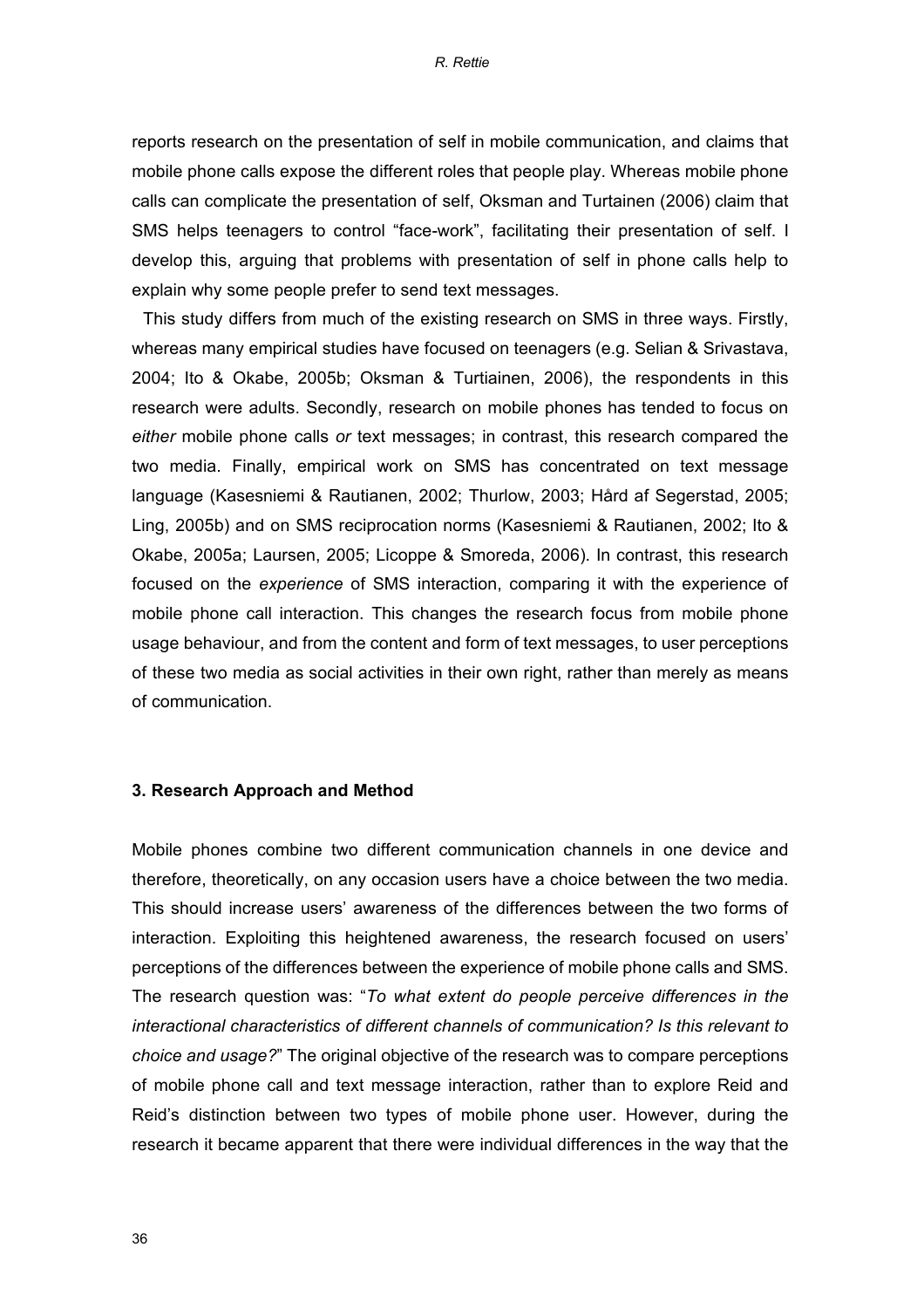two mobile phone channels are perceived, and that Reid and Reid's distinction was pertinent.

Open-ended (Silverman, 1997) qualitative interviews were selected as the main research method, because the research concerned respondents' perceptions of interaction and their rationalisation of choices. The research primarily consisted of 2 -  $2\frac{1}{2}$  hour long interviews with 32 UK mobile phone users. The interviews were supplemented by an analysis of 24-hour communication diaries completed by respondents on the day before their interviews, 278 text messages<sup>1</sup> collected from the interviewees, and respondents' mobile phone bills where available<sup>2</sup>. King, Keohane, and Verba (1994) claim that random selection is not generally appropriate in small sample research, and advocate purposeful selection to maximize variation in the range of explanatory variables. To control the variance between respondents, the research sample was based on a quota, which divided respondents by gender, and into two age groups, 21 - 34 and over 35. It is advisable to choose a homogenous sample (Kuzel, 1999) to facilitate analysis and reduce extraneous variation in the data. To increase homogeneity, all respondents were over 21 years, lived in the UK and spent at least £15 per month on their mobile phones (industry sources at  $O2$  and BT indicate that about 75% of UK users spend £15 or more per month). The need for homogeneity has to be balanced with the need to include a range of people with different demographics and lifestyles, to increase the insights provided by the research (Rubin & Rubin, 1995). Consequently, the sample was deliberately selected to include a wide variation in terms of class, income, education level and presence of children.

Most of the research interviews took place between April and September 2005. Respondents were asked to complete diaries on the day before the interview, recording all their non face-to-face communication. These were a useful resource, but may have primed participants, encouraging them to reflect on, rationalize, and construct their communication use. Interviewees were asked to save all the text messages sent or received on the day before the interview. During the interviews the researcher collected text messages that had been saved on respondents' phones, both from the previous day and from earlier exchanges. These were either transcribed or forwarded to her mobile phone. Materials used during the interviews included

<sup>&</sup>lt;sup>1</sup> The number of text messages collected from respondents varied. Some had many messages saved on their phones, whereas others had phones that could store only a few messages. Consequently the sample is indicative rather than representative of respondents' messages.<br><sup>2</sup> The soven respondents who had "pay as you go" phones did not

The seven respondents who had "pay as you go" phones did not receive mobile phone bills. A further three respondents had bills paid directly by their employers and six were unable, or reluctant, to provide copies.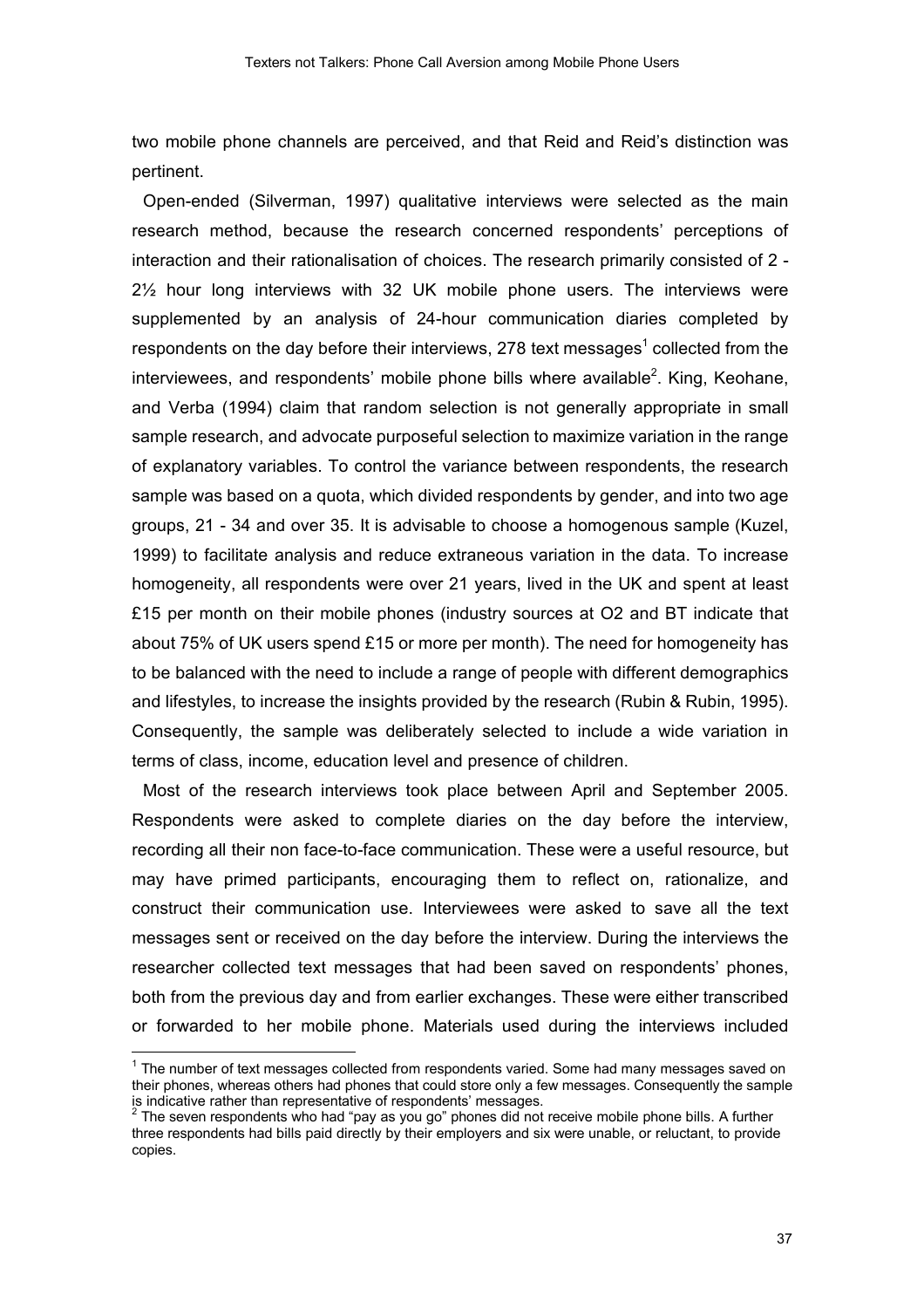communication media cards, based on repertory grid analysis (Kelly, 1955); social circle drawings (Pahl & Spencer, 2004); and Blob Tree diagrams (Wilson, 1991). The interview transcripts and the text messages were both coded using Atlas-ti. All names have been anonymised.

## **4. Individual Differences: Texters versus Talkers**

Although all respondents made mobile phone calls and sent text messages, there was a considerable variation both between their relative usage of these channels, and in their perceptions of the advantages of the two channels. Cognizant of Reid and Reid's (2005a) distinction between Talkers and Texters, the research compared respondents' attitudes to texting and calling. However, whereas Reid and Reid used a question about *preference* to define their two categories, this research distinguished between preference based on the intrinsic interactional characteristics of the medium, and preference based on extrinsic factors, such as price or contract allowances. Respondents were also asked how comfortable they felt, relatively, face-to-face, on the phone, or when texting. This was a relatively sensitive issue, because some respondents were embarrassed about their inadequacy on the phone. On occasion, an informant's discomfort with calls only emerged towards the end of an interview, in response to direct probing, contradicting his earlier comments. In addition to respondents' attitudes, the research probed relative usage of the two media (both claimed and as evidenced by their communication diaries and mobile phone bills).

Respondents fell into two groups: the majority were most comfortable when interacting face-to-face, then during calls and then when texting (two had no preference). Five of those who were most comfortable with calls, nevertheless texted, usually because of cost. However, a substantial minority of twelve were most comfortable when texting, usually *followed* by face-to-face interaction, with phone calls as the channel in which they were least comfortable. Note the asymmetry in that Texters generally prefer texting even to face-to-face communication, whereas Talkers are most comfortable communicating face-to-face; this pattern was also found by Reid and Reid (2005a).

Mobile phone bills, where available, and diaries supported claimed relative usage, although there was a degree of exaggeration. Mobile phone contracts in the UK are generally designed for Talkers, with a basic allowance of calls. Texters who had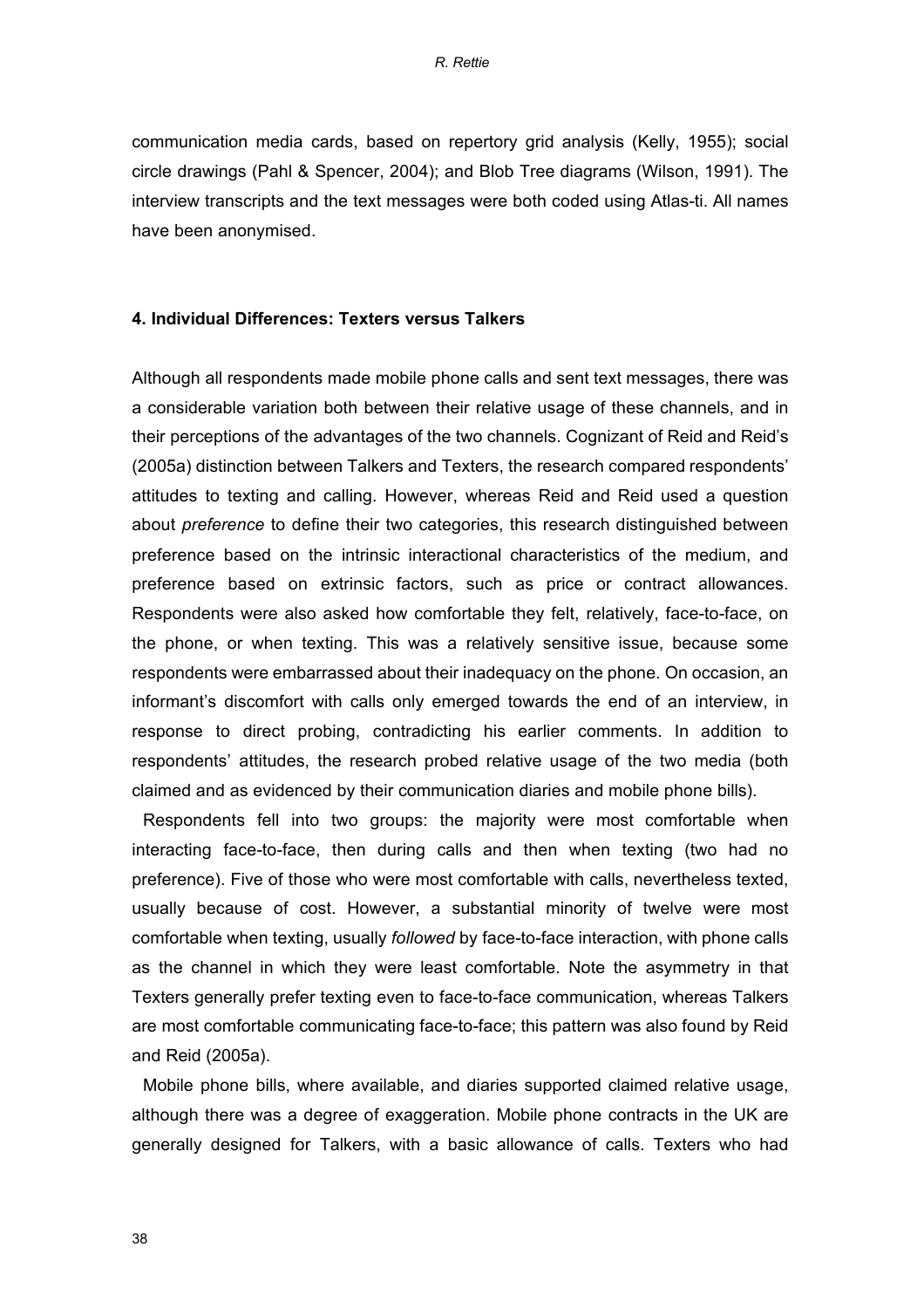contracts were not using their call allocation each month, and some had accumulated a large number of "free" minutes. In addition, whereas Talkers' bills often showed long calls, Texters' calls were typically less than 30 seconds in duration. For example, Kevin had an allowance of 500 minutes; in fact his bill showed that he had not used any minutes in the previous month. In contrast Dee had used 497 minutes of her 500 minute allowance. The communication diaries confirmed these patterns of usage. For instance, Dee's diary showed that on the day before the interview she had made five mobile phone calls, but had sent no text messages, although she had received two text messages. In contrast, Kevin's diary showed that he had had two extended text message exchanges, and had sent two further text messages (one in reply to a mobile phone call that he had missed), but he had not made any phone calls.

The term "Texter", which was introduced by Reid and Reid (2005a), is somewhat misleading because all respondents texted and nearly all were enthusiastic about text messages. Text messages had many advantages: they were quick and easy to send and did not disrupt the ongoing activities of the sender; they did not intrude on the recipient or others in their vicinity; they were inexpensive; they were private; and they afforded a slower, more open ended form of communication. However, Texters were particularly enthusiastic about texting and frequently compared text message interaction favourably with phone calls, whereas Talkers explained their use of text messages mainly in terms of speed, lack of intrusion, cost and the specific communication task. For instance, Ella, whom I categorised as a Texter, explained that she found it "easier to get across" what she wanted to say with text messages, because, "With text you don't have any strained kind of silences, you can just be to the point and don't have to worry about anything else." Quinton also preferred text messages, and explained:

Quinton: There's that **cloak of slight anonymity**? I don't know if that's correct, but, but certainly, um. It's you send it, you get a response back, you send and response back. It's, it's much, **you're in control more** perhaps though. (bold emphasis added)

Texters appeared to be uncomfortable when on the phone, whether mobile or landline. The degree of discomfort varied, but three respondents were extremely phone averse. Zoe greeted the researcher with the words "I'm a phone-o-phobic". Throughout the interview she explained her strategies for avoiding calls. She unplugged the answer phone on her landline, to avoid having to call people back, and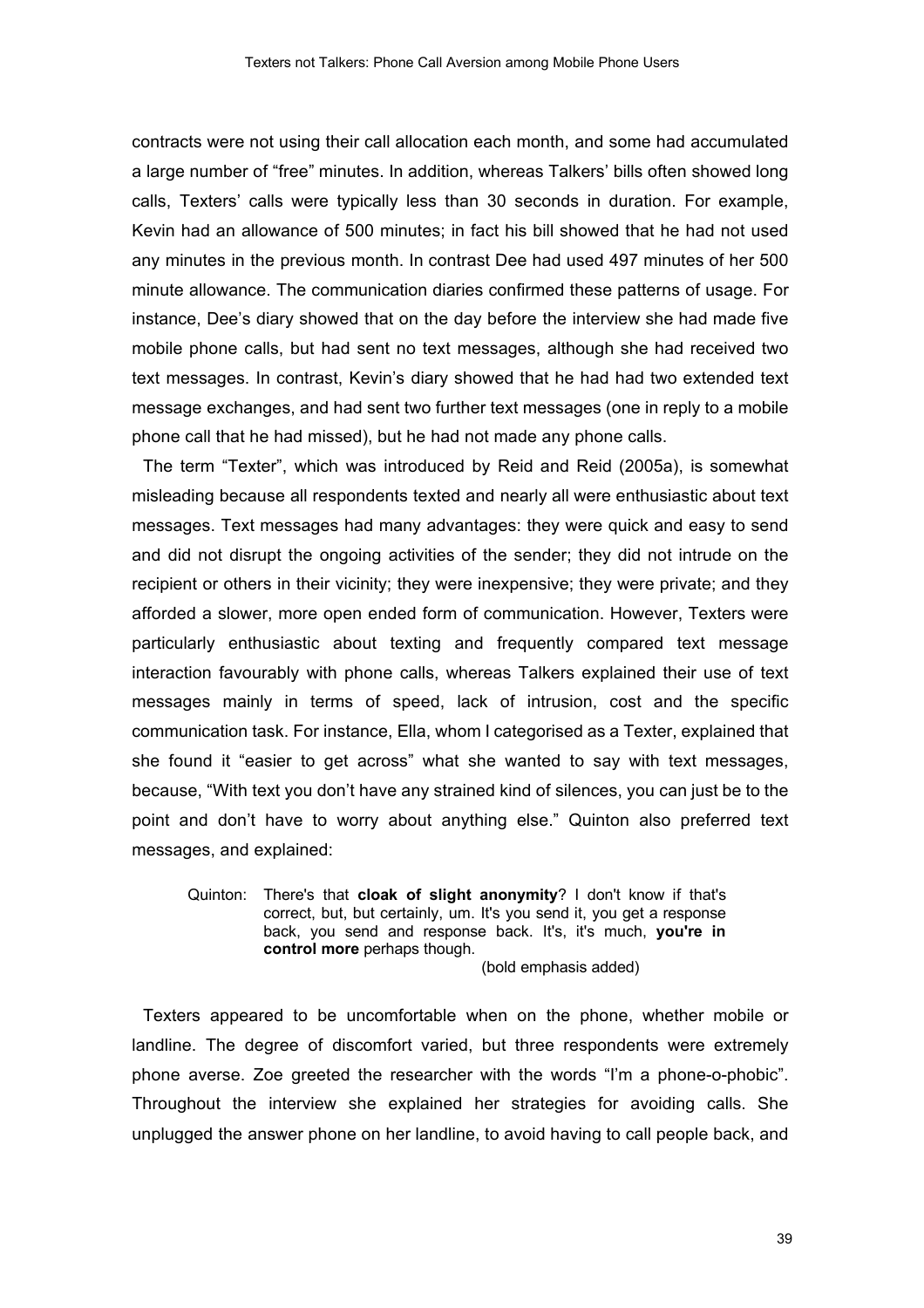made excuses to get off the phone, even when talking to her mother or sister. Zoe had a particular problem with strangers:

Zoe: Even if I want a Chinese, I have to either go and ask my next door neighbour "Can you ring this up for me?" Or if there's someone in the house they can do it. I can't do it. I can not ring up and order food, over the phone.

Yves shared her attitude to phone calls. If the job agency rang him to arrange an interview, he would not take the call, but would use the call as a cue to go there physically, to avoid having to speak on the phone. The only local phone numbers on his phone bill were a taxi company, a pizza delivery company, and his home number. In addition he had made two 35 second calls to a relative in Blackpool, and had made three foreign calls, because he was concerned that he wasn't getting a reply to his text messages. Although Yves said that he had no local friends, through a dating site on the Internet he has built up a network of friends throughout the world, with whom he exchanges text messages, emails, and MSN chat. Kevin also hated talking on the phone. If his mother called he would visit her, rather than return her call. He met his long term girlfriend in an Internet chat room. They meet rarely and do not speak on the phone, despite using each other's phone number to send several text messages every day.

| Kevin: | The only time I've spoken to her on the phone was "I'm at the<br>airport waiting for you. Where are you?" |
|--------|-----------------------------------------------------------------------------------------------------------|
| Ruth:  | So, not at all as emotionally close, as you are with texts, on the<br>phone?                              |
| Kevin: | No.                                                                                                       |
| Ruth:  | But yet face-to-face?                                                                                     |
| Kevin: | Face-to-face emotionally close, text messages -                                                           |
| Ruth:  | Why?                                                                                                      |
| Kevin: | I don't know. Neither of us has ever phoned each other.                                                   |
|        |                                                                                                           |

Zoe, Kevin and Yves are at the extreme end of the Texters spectrum. Their attitudes to phone calls are somewhat surprising, given that the research respondents all spent over £15 per month on their mobile phones, and had volunteered as subjects for research, which was clearly described as being about mobile phones. As Kevin said, "The only thing that surprises me, about me, is why I even bothered getting a mobile phone in the first place". Others shared their attitudes, but were less extreme, sometimes being relatively comfortable when talking to close contacts or strangers, but not with those in between.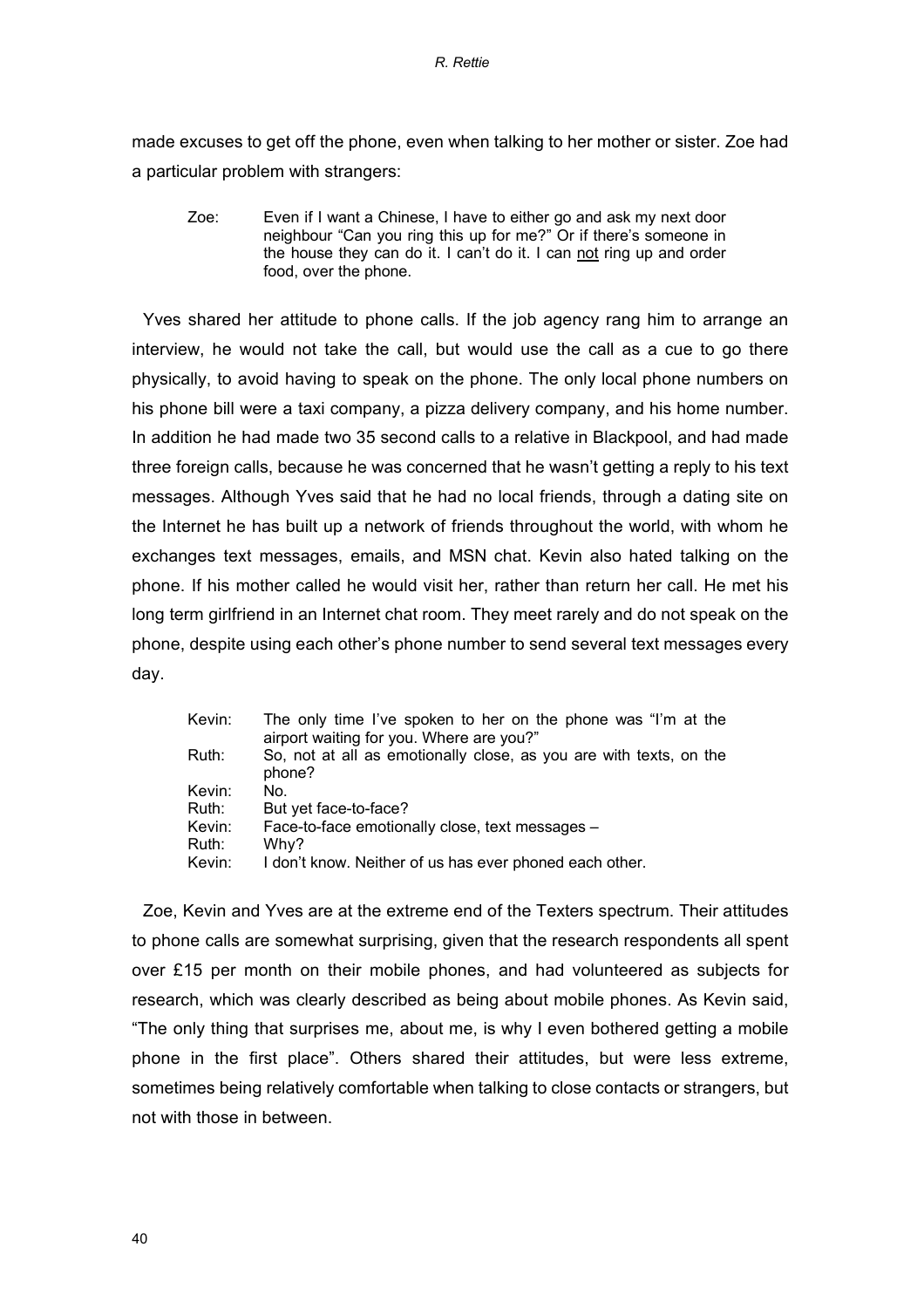Although Texters disliked phone calls, they were enthusiastic about their mobile phones and text messages clearly played a major role in their social lives. This is supported by an analysis of the text messages collected. These were classified into two groups, instrumental and phatic<sup>3</sup>, depending on their ostensible motive. Instrumental text messages are sent to accomplish a specific objective outside the communication, whereas in phatic communication the objective is the social interaction of the communication itself (see Figure 1 for examples of text messages classified as "phatic" and "instrumental"). Slightly over 70% of the text messages collected from Texters appeared to be phatic, indicating that their text messages have a social function. The percentage of phatic messages was slightly lower at 56% for Talkers, presumably because they also make phatic phone calls.



**Figure 1.** Phatic and Instrumental Text Messages

In contrast to the negative attitudes of Texters towards phone calls, Talkers positively enjoyed being on the phone, and could spend 30 minutes or more on a call. Mobile phone calls were generally shorter than landline calls, but this was price driven, where they had mobile phone contracts that allowed free off peak usage, calls were much longer. Talkers explicitly recognized a category of people whom they described as being "not good on the phone" or "not a phone person", and often avoided phoning them, choosing to text instead. Some Talkers were less keen on SMS, because they found the typing difficult or, in one case, because the respondent was dyslexic and found it difficult to compose messages. However, most Talkers enjoyed *both* phone calls and text messages. Whereas Texters avoided making phone calls, texting (or emailing) unless this was impractical, Talkers explained how they sometimes selected a particular channel for its specific interactional affordances. For instance, they made phone calls when they needed to discuss something, because they found it easier to

 $3$  The seven respondents who had "pay as you go" phones did not receive mobile phone bills. A further three respondents had bills paid directly by their employers and six were unable, or reluctant, to provide copies.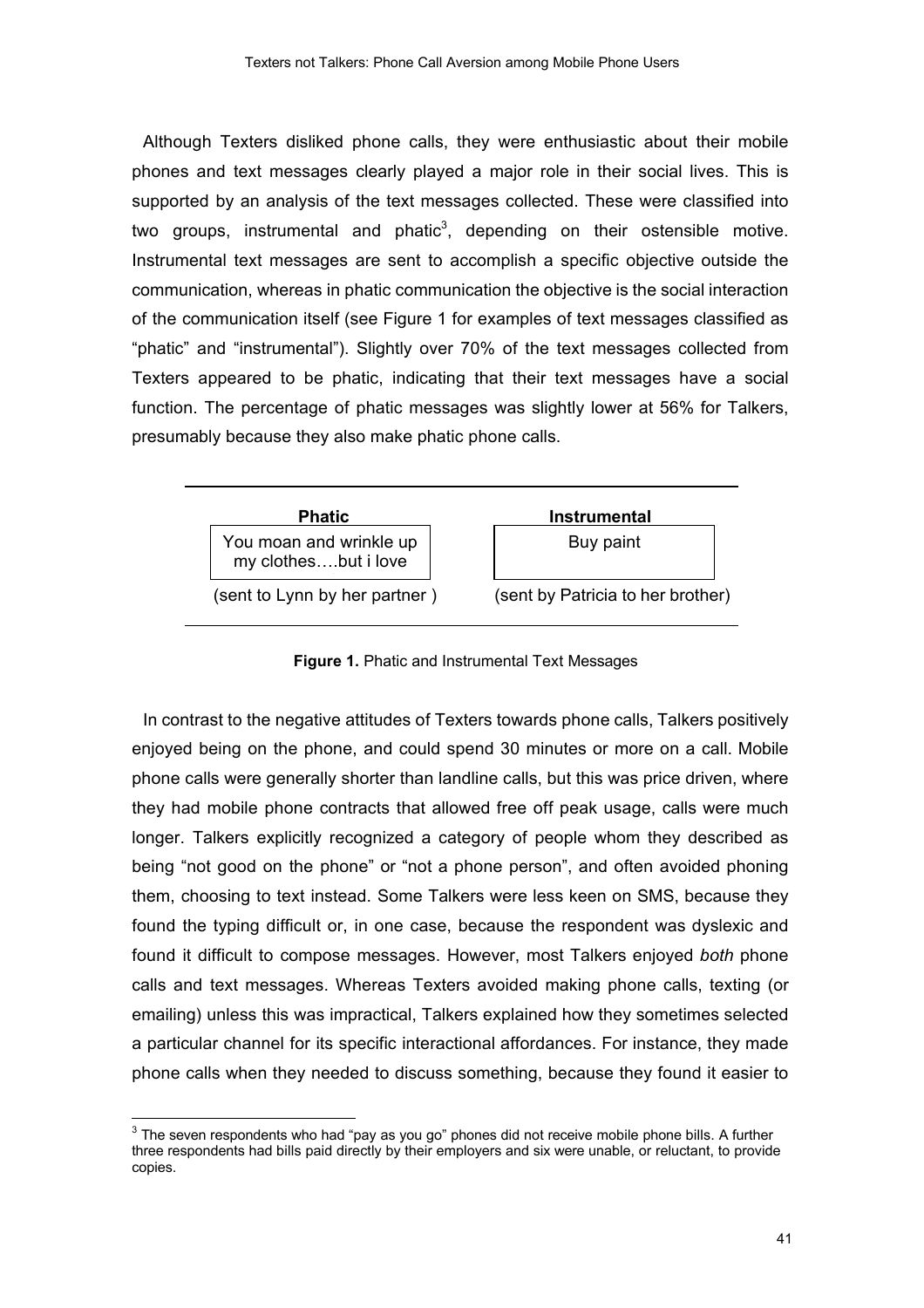resolve issues in the inactive interaction of a phone call. They also said that they made calls when they were lonely and in need of company, or when they had to deliver "bad news", because they wanted to be available to provide emotional support. Text messages were often a quick way of letting the other person know they were thinking of them without intruding, but were also used where they wished to avoid interactive communication, for instance, when apologising.

The next three sections of the paper discuss Texters in more detail, relating their phone aversion firstly, to call structure, and secondly, to presentation of self, before elucidating their attitudes by focusing on the phenomenological experience of mobile phone interaction.

### **4.1 Phone Aversion and Call Structure**

Texters found call structure oppressive. There was a need for small talk, silences were unacceptable and finishing a call could be difficult. Both Texters and Talkers spoke about the need for small talk in phone calls: "you've got to get the whole chitchat in there" (Tanya). This was more onerous for Texters. Fred explained: "it's very hard to make conversation … you know talking about inconsequential stuff or, you know, insignificant kind of stuff". Goffman (1981, p. 18) claims that in verbal conversation the interactants need to have "safe supplies" that is "a stock of inoffensive, ready-to-hand utterances which can be employed to fill gaps"; Texters found this difficult. Moreover, they were concerned that if they used up these comments, there would be nothing for them to talk about when they met face-to-face, as Fred commented, "if I say it all on the phone when we see each other we won't have much to talk about". The problem of small talk is compounded on the phone, because silences are unacceptable. Whereas in face-to-face interaction Texters could interact socially without having to make conversation, for example watching TV together, on the phone silences were interpreted as meaningful.

Ruth: You said on the phone you can't be silent? Why not? Ulysses: Or, if you are, it's a very big statement. **It's a very, very big statement, if you're silent on the phone.** You know, they're just all the pressures are to make a noise. (bold emphasis added)

Texters also found it difficult to end calls. As Kevin commented: "I've found myself thinking on a call before, 'OK we've got the information. Can we just finish the phone call now, please?'" Although many respondents said that some people talked for too long when on the phone, this was a particular complaint of Texters. Some Texters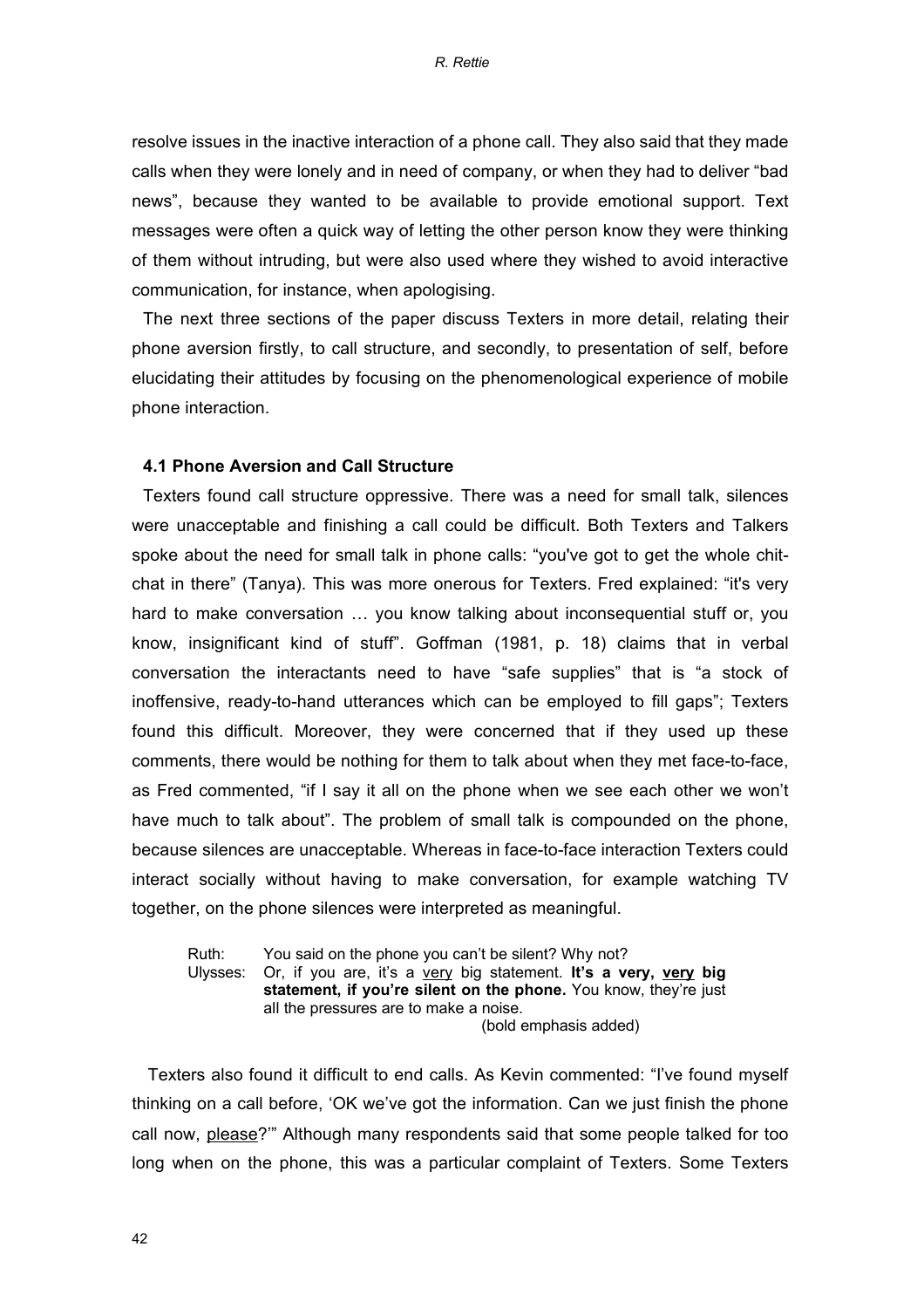seemed to be exceptionally aware of the structure of phone calls. Xavier described the structure of phone conversation, recognizing the different stages that have been identified using conversation analysis (e.g. Schegloff 1986; Schegloff & Sacks, 1973; Arminen & Leinonen 2006).

Xavier: A phone call comes in stages, you know. … you have to obviously let them know who you are, um. Get that out the way then um you can either, uh, go along with small talk for a little bit, or you can go straight in with what you called to talk about, if it's that sort of phone call. Um, once that's out the way, bit more small talk and then tail it off, or you can say, "OK I'll see you later", if you want to make it a shorter phone call. But, um tailing tail- I don't really like the tailing off part, because of, um, it's pure jest who has to do it first and the way you do it and ahh who says goodbye first.

Xavier, much preferred texting, because he did not like small talk and he found it hard to end phone calls. Xavier is aware of call structure, but takes it for granted. He does not treat the norm for small talk as discretionary, although he has devised a strategy for reducing it during the negotiation of access at the beginning of the call (Licoppe, 2004; Arminen, 2005; Schegloff, 1986):

Xavier: I think you have to voice it to say, "Oh I'm off yeah, my phone bill's terrible this month" and uh just. I I sometimes say, "Just a quick one" right at the beginning of the conversation, "Just a quick one" and then I get on with the phone conversation and then I get on with it with the phone conversation, yeah. And I say, "Yeah quick yeah see you later".

The need for small talk and the difficulty experienced when ending calls does not fully explain Texters' negative attitudes. Most Texters particularly disliked voicemail and answer phones (although one preferred it to actually having to talk on the phone). In the research there were nine respondents who *never* left voice messages, eight of these were Texters. This suggests that Texters' problem with audio communication is not just small talk or getting off the phone, as none of these are relevant to voicemail. Rather, they may be particularly concerned by the need for interaction ritual during phone calls, *because* they find phone calls uncomfortable.

# **4.2 Presentation of Self in Mobile Phone Communication**

Many respondents complained about the difficulty of interpreting cues in phone conversation, because there were no visual cues. Texters seemed to be particularly conscious of this. In phone calls the loss of visual cues, such as facial expressions,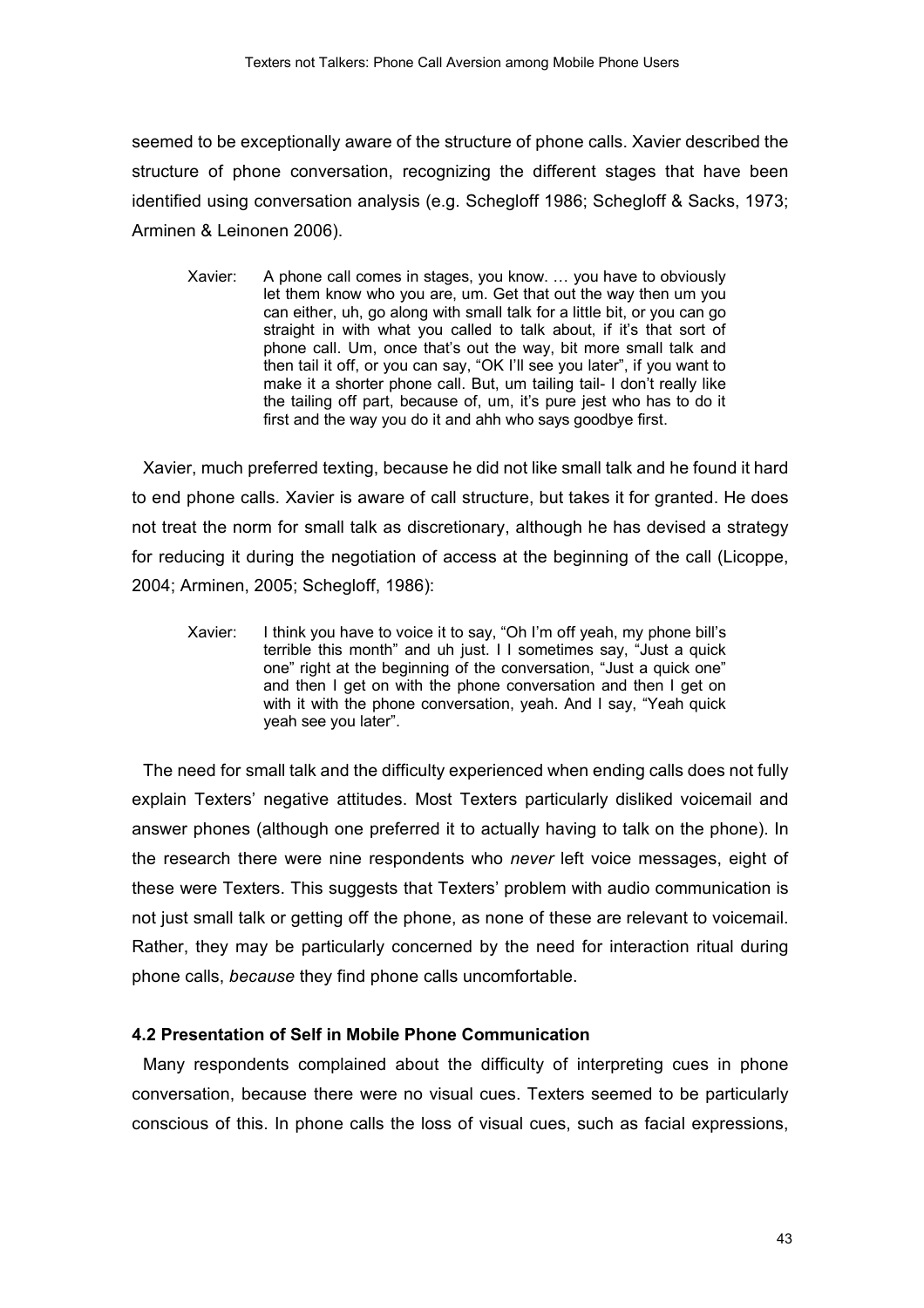makes interpretation more difficult than in face-to-face interaction. In the next extract, Lynn, a Texter, explains this in more detail:

Lynn: You can hear something in the tone, but you're not quite sure. You can't see the eyes, you can't see the body language. You're kind of, you're picking up on **half signals** and sometimes it can be **misinterpreted** and sometimes, um it **can give a little bit too much away**. So it's sort of, I'd rather do it face to face, I'd rather completely confront it, or kind of shy away from it than to do that middle ground if it was a difficult [situation].

(bold emphasis added)

Lynn suggests that it is not only the danger of misinterpretation that concerns her; she is also worried about her lack of *control* over the expressions given off in her tone of voice. The problem with phone call interaction is not simply that there are insufficient cues, but the nature of those cues. Speakers give off many cues inadvertently in their tone of voice, slight hesitations, and choice of words. As Lynn explains, a call "can give a little bit too much away". Lynn's use of the term "half-signals" is interesting. Face-toface interaction includes audio cues, but these are supported by visual cues. A speaker can support her verbal performance with appropriate visual cues so that, for instance, intended humour is signalled not only by intonation, but also by a rye smile, raised eyebrow or challenging glance. More importantly, in face-to-face interaction, what is *being understood* is signalled visually as well as verbally. Respondents were concerned that what was given off in phone calls might be misinterpreted; this is of less concern in face-to-face communication, because there is a continuous back channel of visual feedback on how one is coming across.

The attitudes of Texters to phone calls were summed up by Kevin:

Kevin: Maybe it's hard work, maybe it's harder work than a face-to-face conversation. Um, there is an expectation of, of **fluffiness** in the call, which is an awful lot easier for me in person to person. And written communication doesn't have the same expectation of the sort of **bonding bit** that goes around the conversation, when you're just having an idle chat with someone. Maybe I know I'm not great, or think I'm not great at it, and want **the visual cues to back up the audio cues.** 

(bold emphasis added)

Kevin's references to "fluffiness" and the "bonding bit" seem to refer to a problem with presentation of self; he attributes this to his lack of competence and the need to rely on audio cues. Texters seem to find presentation of self in phone calls particularly difficult. This would explain why they feel uncomfortable on the phone, and why they dislike call structure norms that prolong the experience.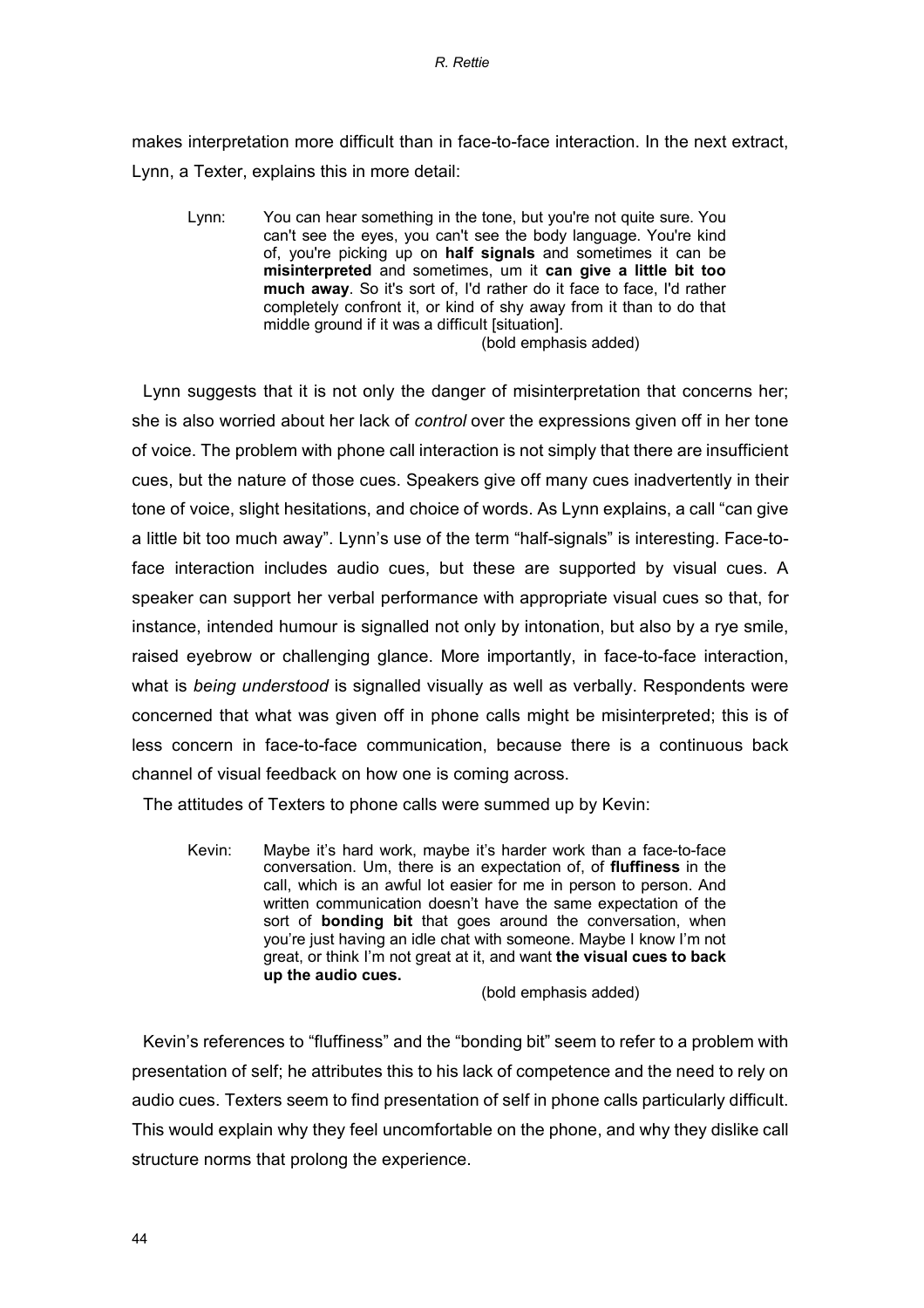Presentation of self in SMS is rather different. There are less expressions, both given and given off, but these are more controllable than in phone calls. The interactants have more time to think about their responses and this increases their control over presentation of self (Oksman & Turtiainen, 2006). Text messages are written independently; both Texters and Talkers emphasised this aspect of SMS. It gives participants time to consider the impression they are trying to make, and is particularly useful at the beginning of romantic relationships. Carol explained how she might write a text very carefully: "you might read it about 10 times over, sort of thing, just to appear like as if you're really cool, you're just sending a casual message to a friend" whereas "the spoken word you could fumble and you could be under pressure and nervous and the wrong message might be conveyed as well".

The non-verbal cues in text messages are easier to control, but there is far less scope for these than in phone calls. Very few respondents used emoticons (there were just six text messages with emoticons in the text messages collected). The lack of cues in text messages means that they are often ambiguous. Respondents spoke about frequent misunderstandings, and about the problem of conveying sarcasm and humour in text messages if one didn't know the sender well. Interpretation is less problematic with messages from close friends, because they *infer* tone from their prior knowledge of the sender.

#### **4.3 The Phenomenological Experience of Mobile Phone Interaction**

Phenomenology "studies conscious experience as experienced from the subjective or first person point of view" (Smith, 2003). The research adopted a phenomenological approach in order to understand respondents' experience of phone calls and text messages.

Respondents frequently said that the experience of phone calls was very similar to face-to-face interaction: "although you're not actually looking at each other, I suppose in a sense it still, it's face-to-face, without the faces" (Jackie). Zoe, a Texter, made the same point when explaining why she preferred text, "at least I don't have to talk to them. I know it's not. It's daft 'cos it's not face-to-face on the phone, but it is face-toface to me". Several used the same metaphor, being on the phone was like being with the other person, but with one's eyes shut. They emphasised the synchrony and shared focus of phone conversation:

Carol: Yes, I think the other person is there, then and there. And you're both communicating **at exactly the same time.** And that person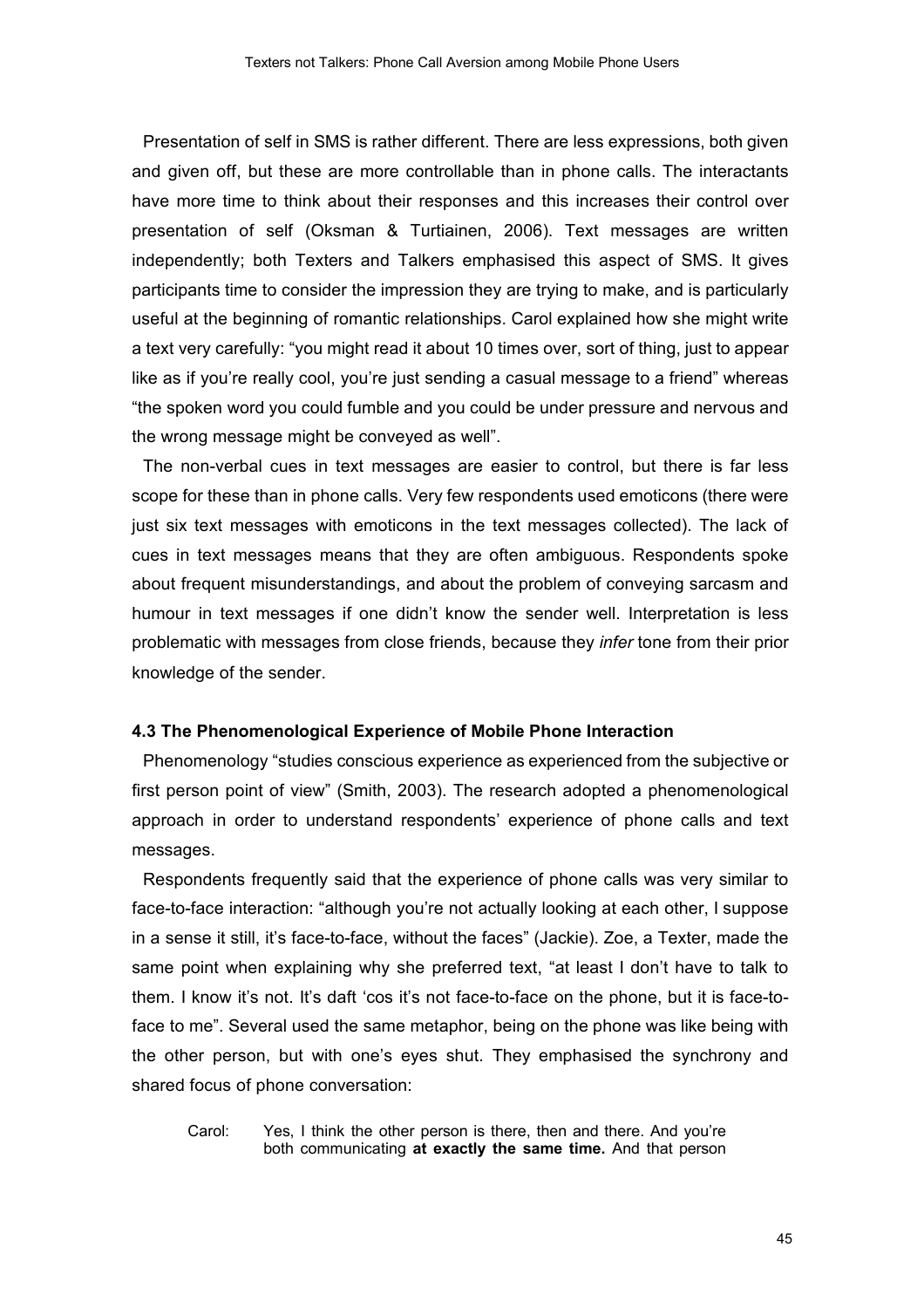has **stopped to speak to you and you've stopped to speak** to that person and you're both com[municating]. Like **your thoughts are together at the same time.**

(bold emphasis added)

Phone calls involved focused concurrent interaction: "you've very much more got somebody's undivided attention on the phone … than almost anything else" (Harry). In phone calls the interactants were "there together". When on the phone: "you forget actually that you're in a crowded place, you're kind of in your own little world" (Anne). Whereas this was perceived as a benefit by Talkers, for Texters the focused attention and real time interactivity of phone calls can be stressful. Some felt that they could be more easily manipulated in verbal conversation: "I hate being manipulated in conversations, absolutely loathe it" (Kevin). Lynn explained this in more detail; I had asked her about the differences between texting and calling.

Lynn: It's harder to say what you're, what you're trying to say to somebody, because **they can interrupt or they can change –** they can say something well makes, which will **make you change what you were going to say,** whereas on a text message, because it's only. It's like writing a letter, you can, you can kind of **break down exactly what you want to say and it doesn't get manipulated** [in] any way, and then you send it, and it's gone. (bold emphasis added)

Lynn prefers to send text messages rather make phone calls, because she feels less vulnerable to manipulation. Not only does she have more time to think about what she wants with SMS, but she can say it without interruptions that may change what she says.

Respondents tended to talk about *situations* when discussing phone calls and faceto-face interactions. In phone calls and face-to-face interaction they spoke about "leaving the situation"; and complained about the difficulty of ending phone calls. These comments indicate strong situational proprieties for both phone calls and faceto-face interactions. In contrast text message conversations were not treated as situations. They did not seem to impose situational obligations; one could just ignore or delete a text message. This was a major advantage of text messages, not only for Texters, but also for Talkers in awkward circumstances or when they were busy. For instance, Patricia, a Talker, explained that rejection was less distressing in text message conversation than phone or face-to-face conversation: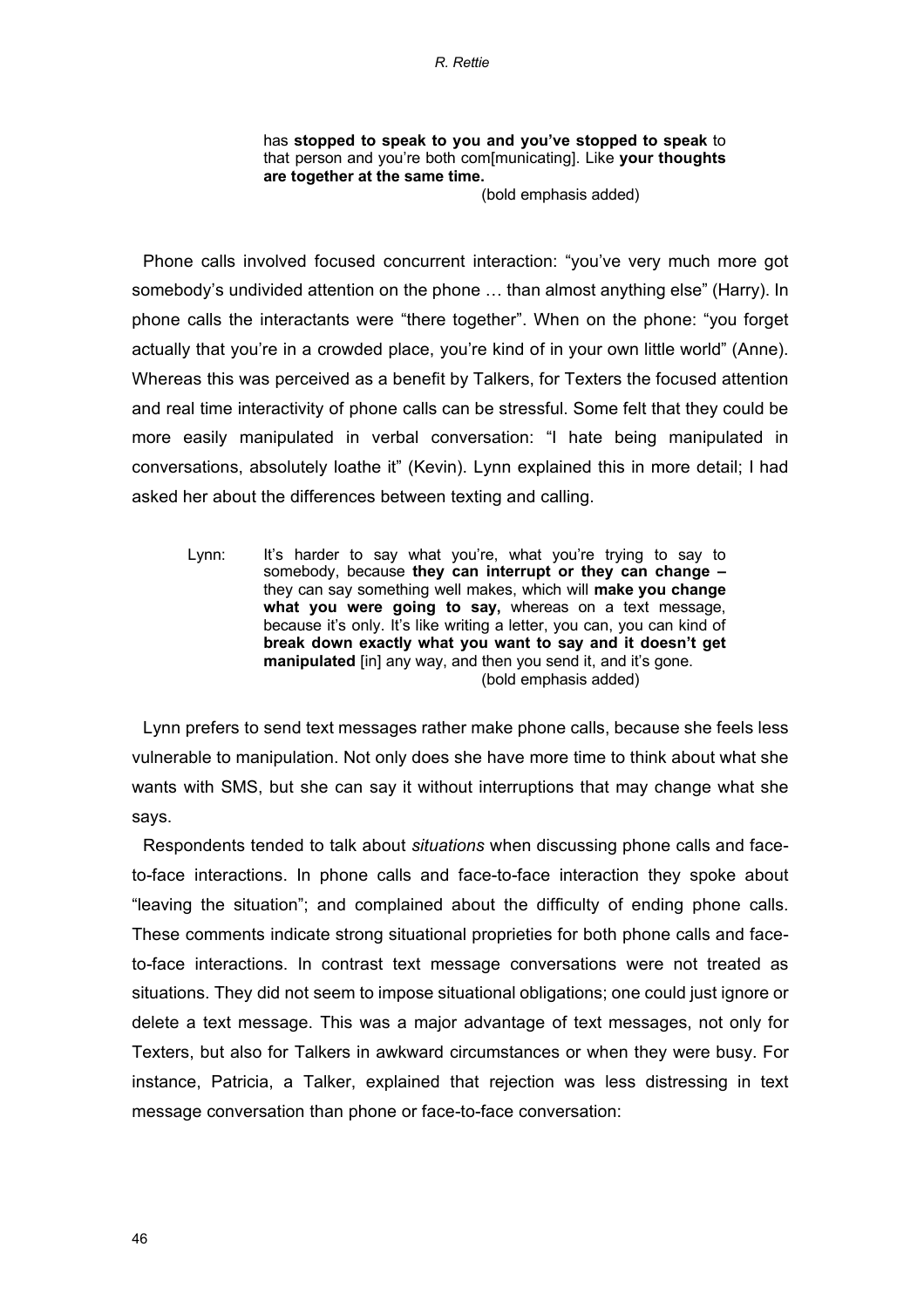Patricia: [on the phone] you have to **leave the situation** and it's the awkwardness of, you know**, having to deal with the situation**. At the end of the day you can delete somebody's number, turn the phone off.

(bold emphasis added)

In contrast to the copresence of phone calls, when discussing text message interaction, respondents spoke of the other person as not being there, or of "distance". This can be an advantage: Olivia explained that it was easier to use endearments in text messages, because if one was rejected "it wouldn't matter 'cos you're not there". The feeling that the other person isn't "there" in text messages is especially relevant in embarrassing interactions and in new relationships. Several female respondents said that men were more romantic in SMS than when face-to-face or on the phone. Irene said that her boyfriend first told her he loved her by text: it was "much easier for him to write it than say it, also much easier for me, because I didn't have to sort of worry about what my face was doing".

For both Texters and Talkers, the arrival of a text message is usually experienced as pleasurable. The analogy with gifts (Taylor & Harper, 2003) was not supported by this research, but many interviewees described a momentary sense of elation when they heard their text message sound alert: "a little joy" (Cecil). Although text messages do not require an immediate response, most opened their messages immediately, with positive expectations. This may be because many messages are phatic. Messages from mobile phone service providers are regarded as irritating, and most had turned delivery reports off because they found it disappointing when they received confirmation of delivery rather than a reply.

The phenomenological experience of phoning and of texting was a difficult area to research, because respondents took these experiences for granted and found them hard to articulate. The interviews therefore included a projective exercise to elucidate the character of these experiences. At the end of the interviews, a Blob Tree diagram (Wilson, 1991) was introduced and respondents were asked to choose the figures that best illustrated what they felt when making phone calls, texting, emailing etc. Figure 2 shows Yves' Blob Tree diagram and the figures he selected for (tele)phone calls, text messages, email and instant messenger. Yves is a Texter who feels closest to the other participant when using instant messenger. He hates the phone; his feelings are reflected in the figures he chose for each communication channel.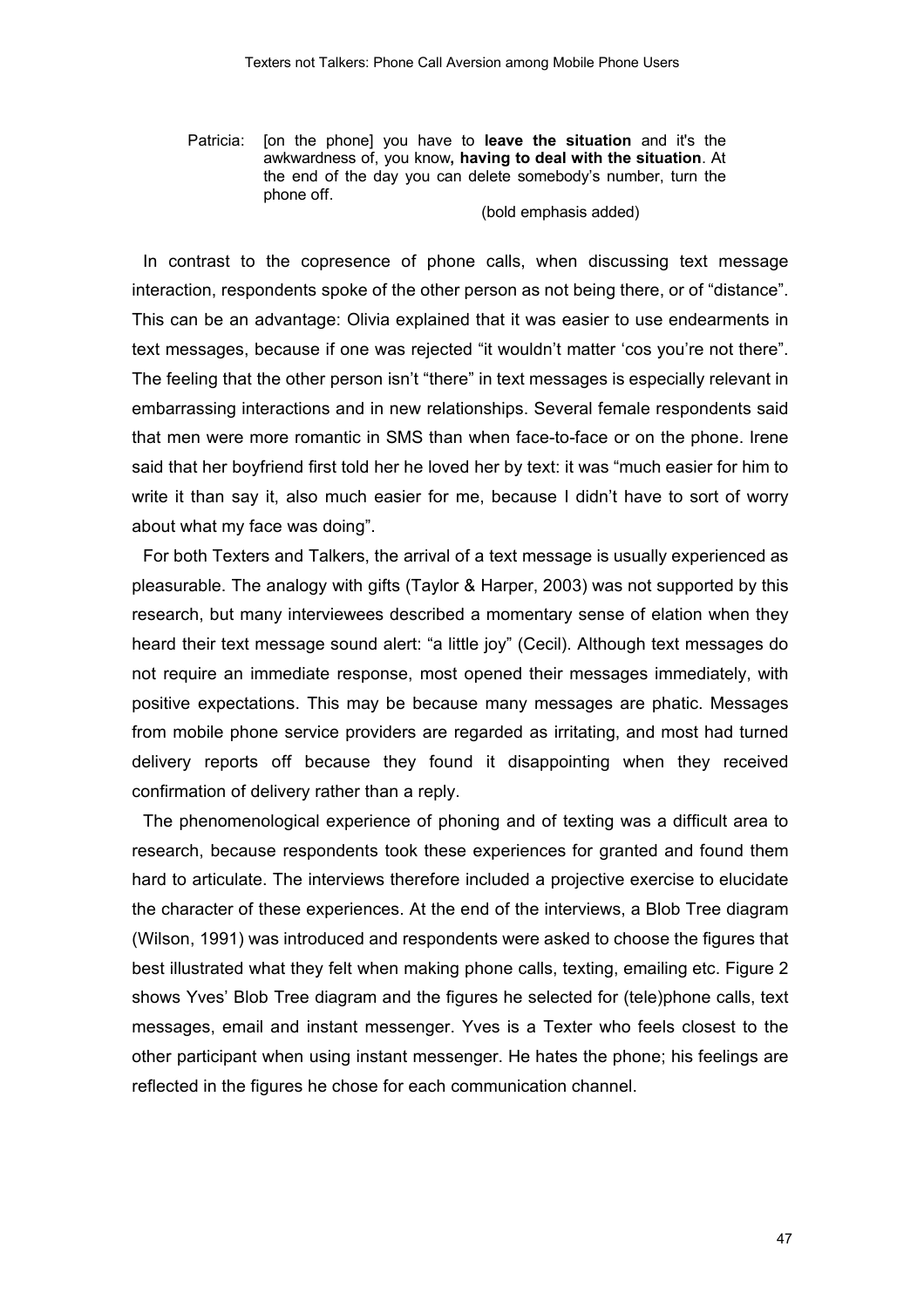

**Figure 2**. Yves' Blob Tree Diagram *(Illustration from Wilson, 1991)*

Respondents' choices did not show a consistent pattern for each channel as anticipated, although their choices were consistent with the views they expressed in the interviews. Instead their responses fell into two groups, with Talkers and Texters choosing different sorts of illustrations, see Figure 3. All except one of the Talkers chose intimate figures to represent the experience of being on the phone; the picture at the end of the first row was chosen most frequently. Texters, on the other hand, typically chose pictures for phone calls showing more distant figures falling, waving, or hanging, as shown in the second row, reserving the more intimate pictures for their experience of SMS. Talkers talked about how they felt close to the other person during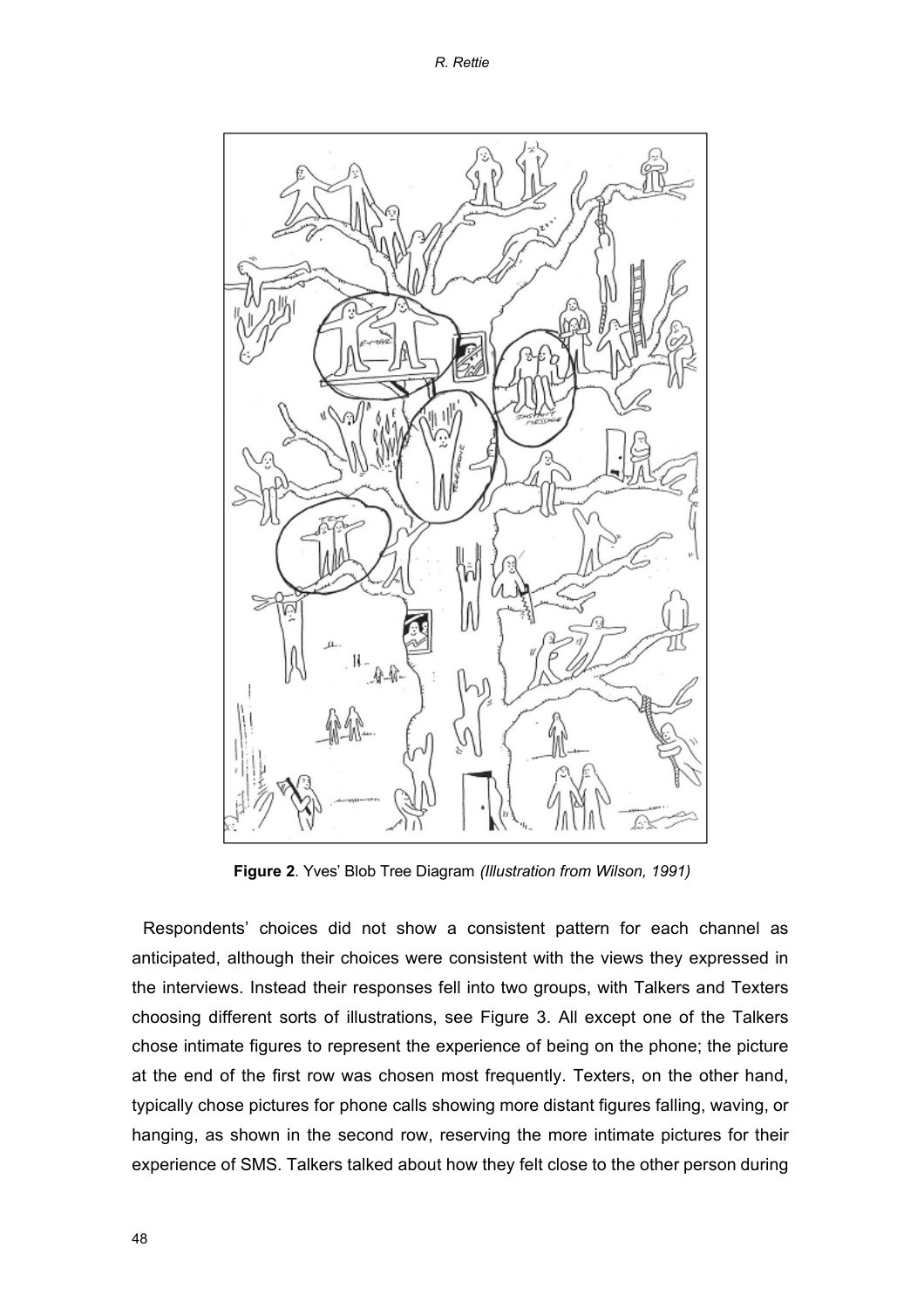a phone call, whereas Texters felt more detached and sometimes anxious; the pictures they chose reflect their attitudes.

#### Extracts from Talkers' Blob Tree diagrams



Extracts from Talkers' Blob Tree diagrams



**Figure 3.** How Talkers and Texters Visualize Phone Calls *(Illustration from Wilson, 1991)*

## **5. Discussion and Conclusions**

The research substantiates and explains the distinction between Texters and Talkers that was identified by Reid and Reid (2005a). Talkers preferred talking on the phone, but used text messages as a convenient complementary medium. Texters were much less comfortable on the phone, and preferred to send text messages. Both groups enjoyed sending and receiving text messages, but those classified as "Texters" exhibited varying degrees of phone aversion. Phone aversion is an important, but neglected, individual response to social interaction, which has been recognized for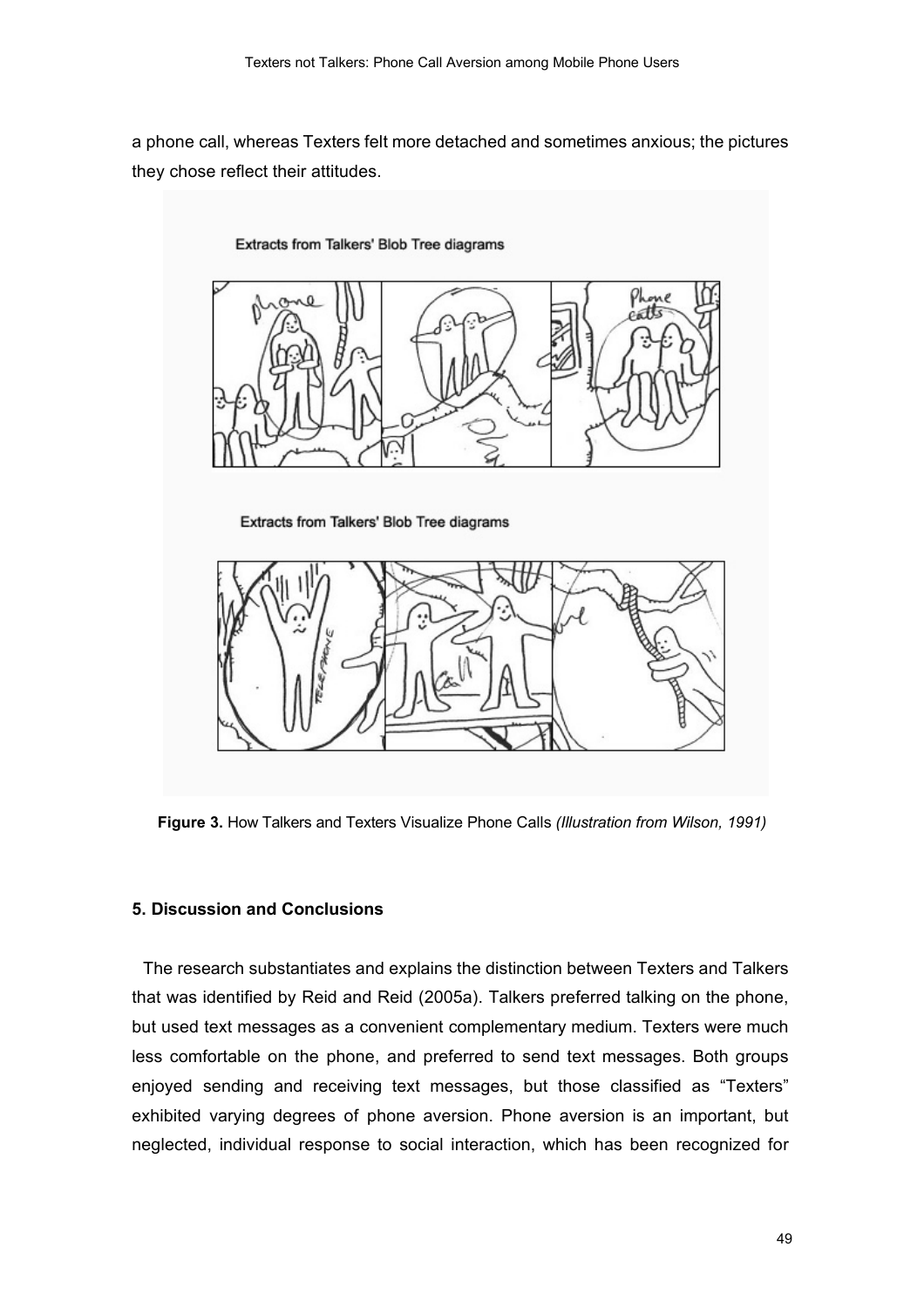nearly 50 years (LaRose, 1999), but there is relatively little research on the condition. Wurtzel and Turner (1977) suggest that 15% of the population are telephone averse; this corresponds with the 10% of the sample in this research who were extremely phone averse. Previous research on telephone aversion has focused on extreme cases. This research suggests that in a milder form it is relatively common, and has been over looked in mobile phone communication. This is surprising, given the extensive volume of research on mobile phones in the last ten years. There is a need for further research to quantify the significance and distribution of phone aversion among mobile phone users. This research included only adult mobile phone users; it is possible that phone aversion is more widespread among teenagers. In the research several respondents commented that they had outgrown previous problems with phone calls. Problems with phone calls may be something that some people grow out of; this would explain the particular appeal of texting to younger people (Ling, 2004). This is consistent with research conducted among teenagers (Oksman & Turtiainen, 2006, p. 326) that claims that text messaging helps young people to control presentation of self, enabling presentation of their "more courageous selves".

Phone calls were perceived as ongoing social situations, which demanded a prolonged, continuous performance. This makes presentation of self more challenging, because the participants feel as if they are together, interacting in real-time. Silences and hesitations are interpreted as meaningful, so that there is little time for the interactants to deliberate. In addition, in phone calls - as in ordinary conversation there is opportunity for interruption and interjection within each conversational turn; this enables one participant to manipulate the conversation. In verbal conversation what is understood is a result of interactive co-operation between the participants (Garfinkel, 1967); one participant can coercively interpret the other, understanding what is said so as to favour a preferred interpretation, or interrupt to forestall a particular interpretation (Silverman & Torode, 1980). In contrast, the asynchrony of SMS increases individual control and reduces scope for loss of face and embarrassment. The interactants are not interacting in a shared time. Consequently, as with traditional letters, participants can think about the messages they send, choosing their words carefully and not exposing themselves to embarrassment and loss of face. However, unlike traditional written media, SMS is *quasi-synchronous*, so interactive conversation is possible.

The experience of phone calls appears to be different for the two groups identified as Talkers and Texters. Talkers enjoy phone calls and, as indicated by the Blob Tree exercise, feel a sense of connectedness with the other interactant when on the phone.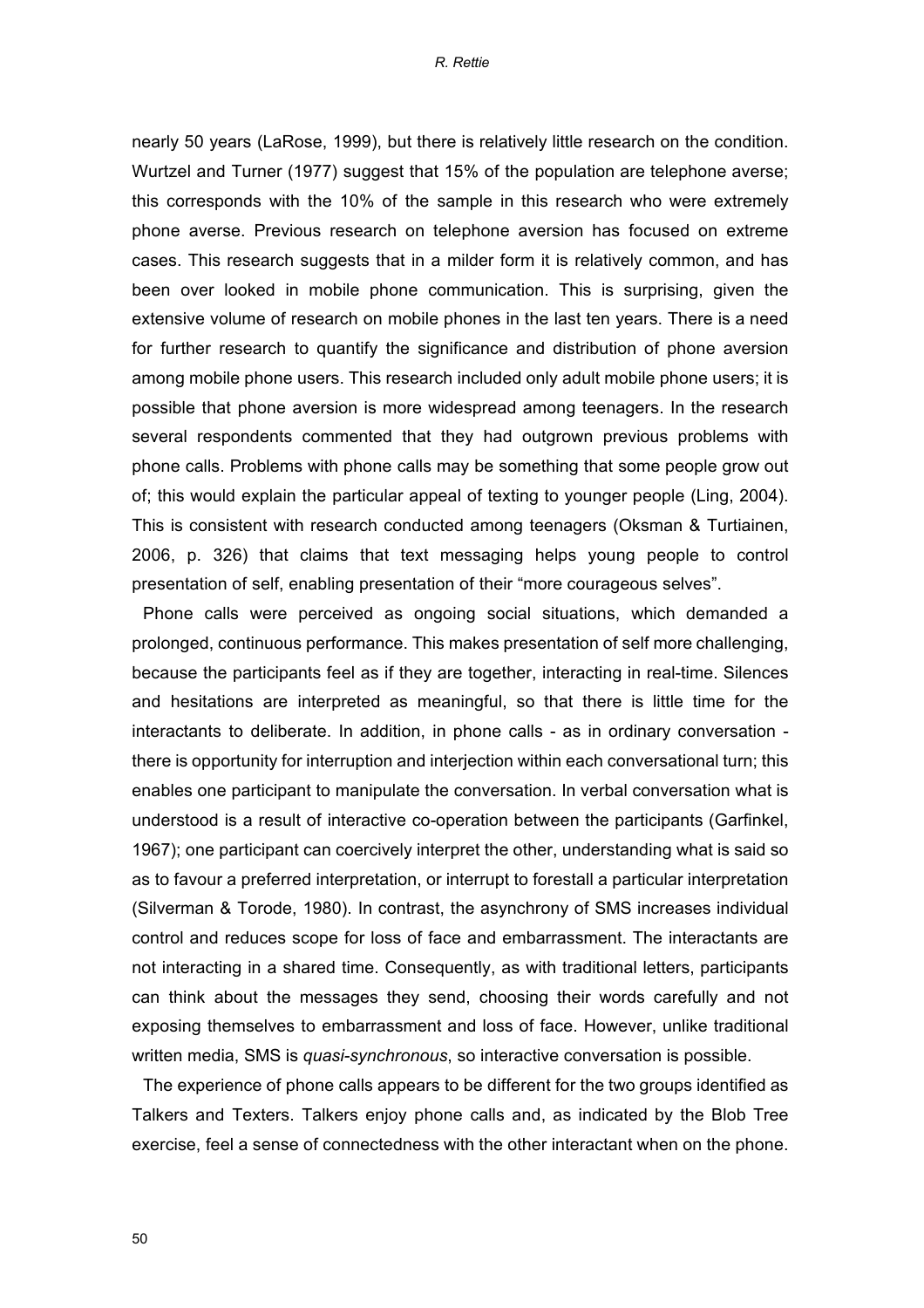Texters, however, did not feel close to the other person when on the phone, but felt disconnected and uncomfortable. This is exacerbated by social expectations that prolong phone calls. The research suggests that Texters find presentation of self in phone calls more difficult; this makes them anxious and changes the phenomenological experience of the call.

Phone calls present a particular challenge for the presentation of self, because silence is unacceptable, and visual cues are excluded. Presentation of self (Goffman, 1959) involves projection of the self, interpretation of the self projected by the other interactant, and also a recursive mutual monitoring in which each interactant checks on the impression he is making. Each of these aspects may be implicated in the discomfort experienced by Texters in phone calls. Texters may be less able to control the audio cues they give off. This is a supposition that goes beyond the research evidence, but it is consistent with Texters' dislike voicemail, which would expose this ineptitude. Similarly, one can surmise that Texters may be less competent in the interpretation of the audio cues they receive from the other interactant. These have two functions; they help to convey what the other person is saying *and* they show an interactant how his performance is being received. In face-to-face interaction subtle facial expressions and eye contact provide continuous concurrent feedback, but in phone calls feedback is limited to intermittent verbal and paraverbal cues. Presentation of self on the phone is also complicated because there may be a concurrent face-toface interaction and consequent role conflict (Geser, 2005). Texters find it particularly embarrassing to conduct phone calls in front of copresent others and consequently switch their phones off when in public places. Finally, it may be that Texters feel less socially adequate and therefore more aware of these challenges. A combination of these factors may be relevant, and the relevant factors may vary between different individuals. Presentation of self is a skill, as Goffman (1959) points out. The relative incompetence of Texters and/or their lack of confidence makes them vulnerable to manipulation in the ongoing interactivity of phone conversation. Presentation of self is less demanding in SMS, because it is asynchronous. This gives the interactants time to deliberate on their performance, without concurrent influence from the other interactant. For Texters, who find phone conversation awkward, SMS affords remote, safe social interaction.

There is some indication in this research that phone aversion is a symptom of a more general problem with social interaction. Texters usually preferred SMS and other written communication to *face-to-face* interaction, suggesting a degree of social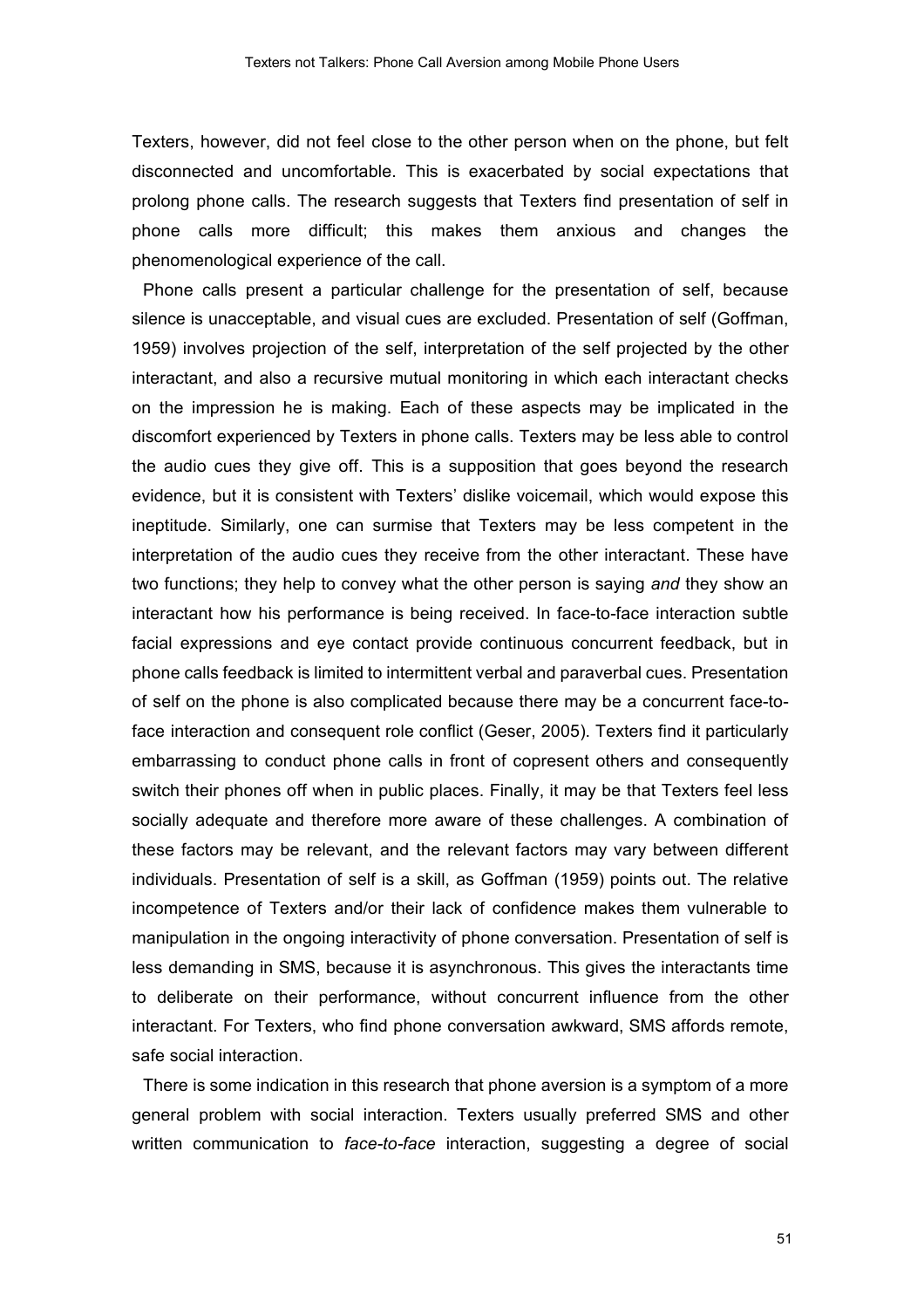ineptitude. This is consistent with Reid and Reid's (2005b) findings that Texters scored significantly higher in terms of "loneliness" (Russell et al., 1980) and "interaction anxiousness" (Leary, 1983). However, the evidence for this may have been constrained by the research design, because all respondents had voluntarily chosen the social interaction of the interviews, indicating a degree of social confidence.

It is interesting to note that the characteristics of phone calls that seem to create phone aversion are socially rather than technologically shaped. The extended realtime continuity of phone calls, the need for small talk, and the ritualised closing, are not technical features of phone technology. There is no *technical* reason why phone calls could not be used for minimal messages such as "Goodnight", but all respondents took it for granted that this was not acceptable. The constraint of normative practice in this area is so strong that Texters would rather forgo phone calls, than infringe call structure norms. This normative practice seems to have transferred from telephone to mobile calls, although the increased cost of mobile phone calls provides an excuse for shorter calls. In contrast, the normative practices associated with letters have not been extended to text messages. This may have been technically shaped by the small screens and character limit of early phones, which made such etiquette impractical. However, although phone screens have got larger, and multi-page text messages are possible, text messages have retained their lax norms, again reflecting the role of social shaping in communication practice. While respondents took phone structure for granted, they spoke positively about the lack of normative constraint in text messages; this creates flexibility and allows users to personalise their messages.

Recognition of the distinction between Texters and Talkers is socially important, because Texters are at a substantial disadvantage in phone communication. Text messages have many advantages for all users, but for those who are phone averse, SMS is a ground-breaking technology, affording the remote social conversation that they cannot enjoy in phone calls. The recent proliferation of near-synchronous written media may facilitate the social connectedness of this section of the community.

#### **6. References**

Arminen, I. (2005). Social functions of location in mobile telephony. *Personal and Ubiquitous Computing*, *10* (5), 319-323.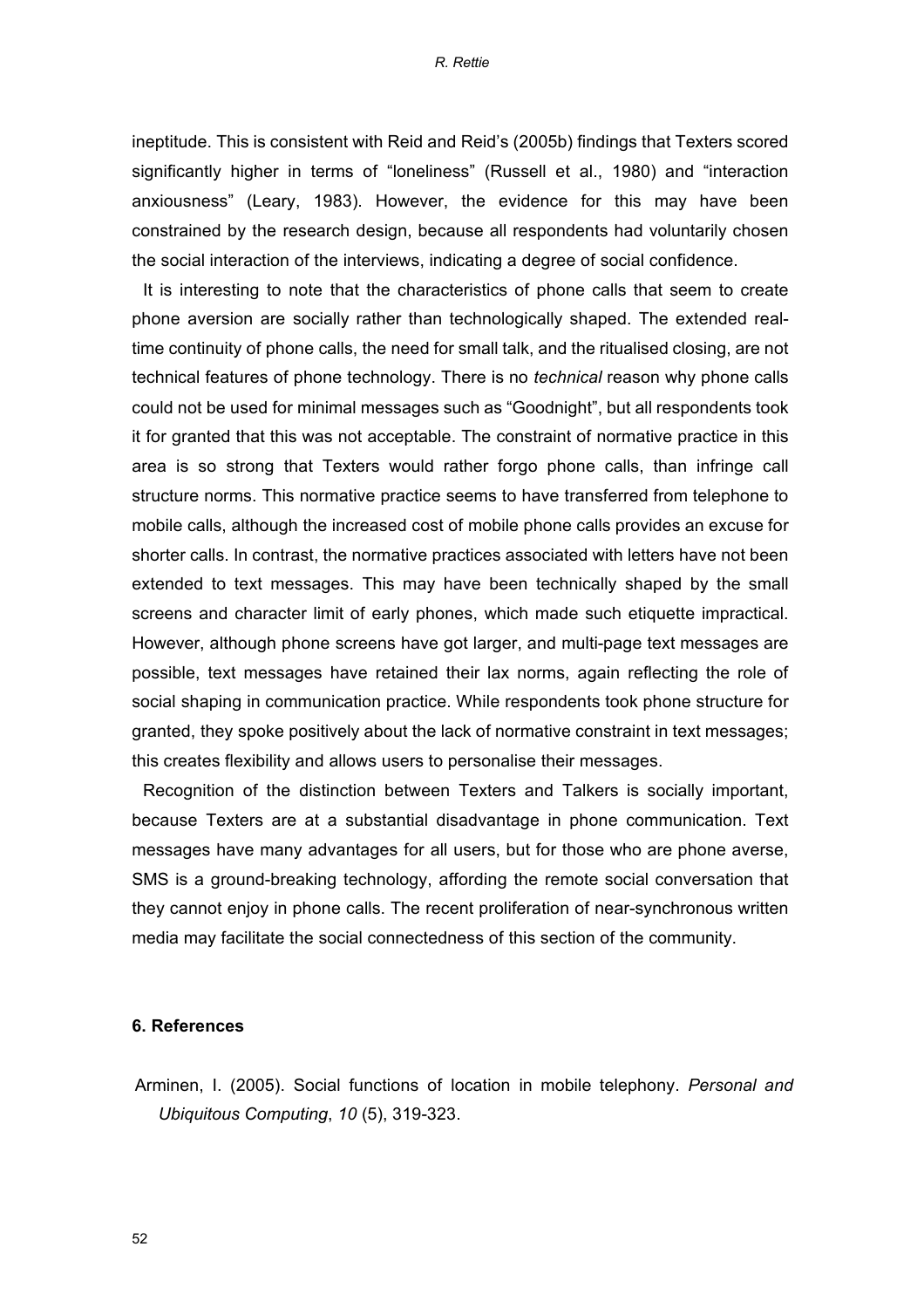- Arminen, I., & Leinonen, M. (2006). Mobile phone call openings tailoring answers to personalized summons. *Discourse Studies, 8*(3), 339-368.
- BBC (2002). Hppy bthdy txt!. *BBC News*. Retrieved May 28, 2004, from http://news.bbc.co.uk/2/hi/uk\_news/2538083.stm.
- Fortunati, L. (2000). The mobile phone: new social categories and relations. *Sosiale Konsekvenser av Mobiltelefoni,* Oslo: Telenor.
- Fortunati, L. (2005). Mobile telephone and the presentation of self. In R. Ling & P. E. Pedersen (Eds.), *Mobile Communications: Re-negotiation of the Social Sphere* (pp. 203-218). London: Springer-Verlag.

Garfinkel, H. (1967). *Studies in Ethnomethodology.* Englewood Cliffs, NJ: Prentice-Hall.

- Geser, H. (2005). Towards a sociological theory of the mobile phone. In A. Zerdick, A. Picot, K. Scrape, J.-C. Bugleman, R. Silverstone, V. Feldman, C. Wernick & C. Wolff (Eds.), *E-Merging Media: Communication and the Media Economy of the Future* (pp. 235-260). Berlin: Springer Verlag.
- Goffman, E. (1959). *The Presentation of Self in Everyday Life.* (2nd ed.). Harmondsworth, UK: Penguin Books Ltd.
- Goffman, E. (1981). *Forms of Talk.* Oxford: Blackwell.
- Grinter, R. E., & Eldridge, M. (2001). y do tngrs luv 2 txt msg? *Proceedings of Seventh European Conference on Computer-Supported Cooperative Work ECSCW '01,* 219-238, Dordrecht, Netherlands: Kluwer Academic Publishers.
- Haddon, L. (2000). The social consequences of mobile telephony: framing questions, *Sosiale Konsekvenser av Mobiltelefoni*. Retrieved April 17, 2004, from http://www.mot.chalmers.se/dept/tso/haddon/Framing.pdf.
- Hård af Segerstad, Y. (2005). Language use in Swedish mobile text messaging. In R. Ling & P. E. Pedersen (Eds.), *Mobile Communications: Re-negotiation of the Social Sphere* (pp. 313-333). London: Springer-Verlag.
- Harper, R. (2003). Are mobiles good or bad for society? In K. Nyíri (Ed.), Mobile *Democracy: Essays on Society, Self and Politics*, (pp. 185-214). Vienna: Passagen Verlag.
- Ito, M., & Okabe, D. (2005a). Intimate connections: contextualising Japanese youth and mobile messaging. In R. Harper, L. Palen, & A. Taylor (Eds.), *The Inside Text: Social, Cultural and Design Perspectives on SMS* (pp. 127-145). Dordrecht, The Netherlands: Springer.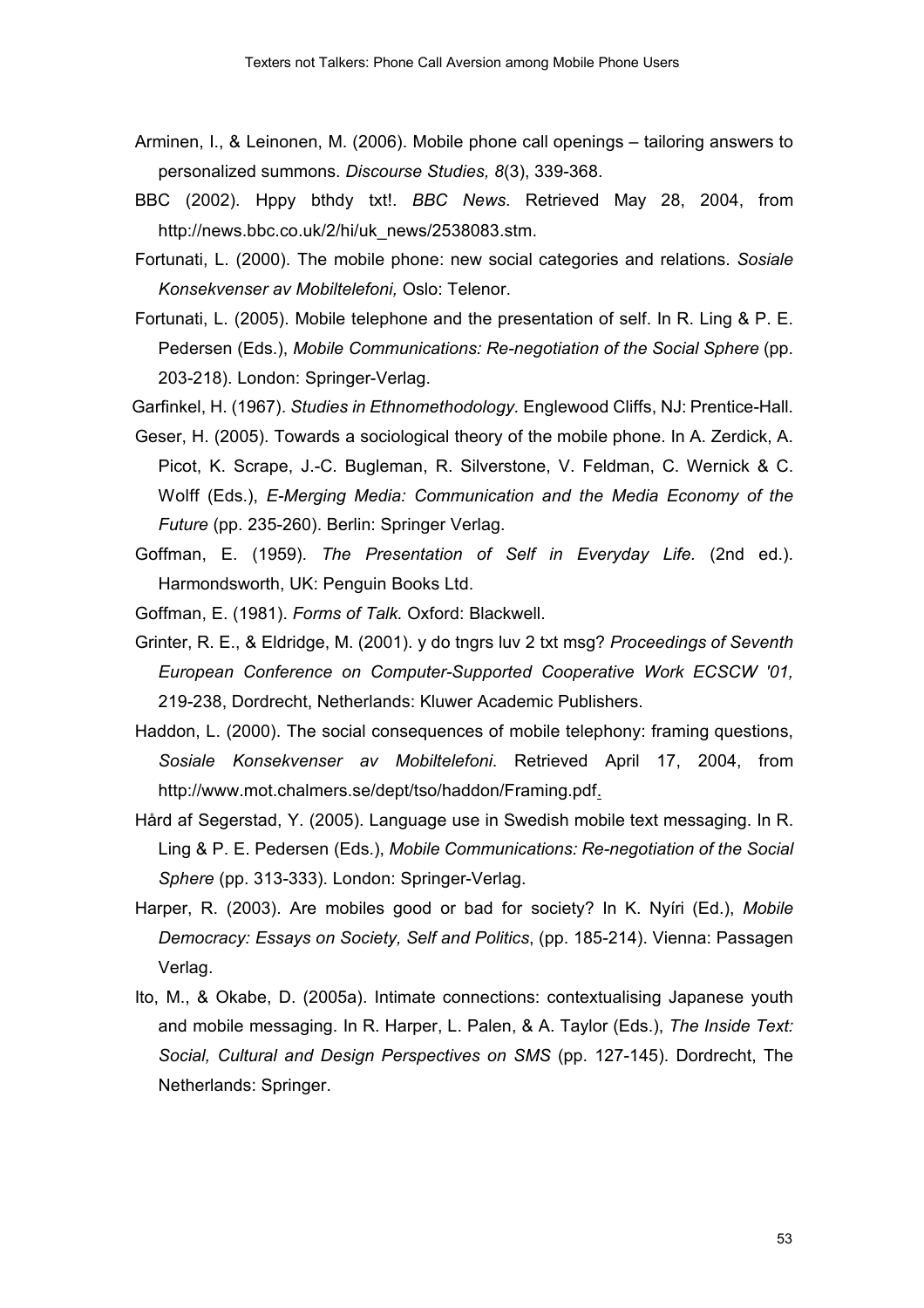- Ito, M., & Okabe, D. (2005b). Mobile phones, Japanese youth, and the re-placement of social contact. In R. Ling & P. E. Pedersen (Eds.), *Mobile Communications: Renegotiation of the Social Sphere* (pp. 131-148). London: Springer Verlag.
- Ito, M. & Okabe, D. (2005c). Technosocial situations: Emergent structuring of mobile email use. In M. Ito, M. Matsuda, & D. Okabe (Eds.), *Personal, Portable, Pedestrian: Mobile Phones in Japanese Life* (pp. 257-273). Cambridge, MA: MIT Press.
- Kasesniemi, E. L., & Rautianen, P. (2002). Mobile culture of children and teenagers in Finland. In J. E. Katz & M. Aakhus (Eds.), *Perpetual Contact* (pp. 170-192). Cambridge: Cambridge University Press.
- Kelly, G. (1955). *The Psychology of Personal Constructs.* New York.
- King, G., Keohane, R. O., & Verba, S. (1994). *Designing Social Inquiry.* Princeton, NJ: Princeton University Press.
- Kuzel, A. (1999). Sampling in qualitative inquiry. In B. Crabtree & W. Miller (Eds.), *Doing Qualitative Research, 2nd ed.* (pp. 33-45). London: Sage.
- LaRose, R. (1999). Understanding personal telephone behavior. In H. Sawhney & G. Barnett (Eds.), *Progress in Communication Science Volume XV: Advances in Telecommunication Theory and Research*, (pp. 1-28). Norwood, NJ: Ablex.
- Laursen, D. (2005). Please reply! The replying norm in adolescent SMS communication. In R. Harper, L. Palen, & A. Taylor (Eds.), *The Inside Text: Social, Cultural and Design Perspectives on SMS* (pp. 53-73). Dordrecht, The Netherlands: Springer.
- Leary, M. R. (1983). Social anxiousness: the construct and its measurement. *Journal of Personal Assessment*, *47*, 66-75.
- Licoppe, C. (2004). 'Connected' presence: The emergence of a new repertoire for managing social relationships in a changing communication technoscape. *Environment and Planning D: Society and Space*, *22,* 135-156.
- Licoppe, C., & Heurtin, J. P. (2002). France: preserving the image. In J. E. Katz & M. Aakhus (Eds.), *Perpetual Contact* (pp. 94-109). Cambridge: Cambridge University Press.
- Licoppe, C., & Smoreda, Z. (2006). Rhythms and ties: towards a pragmatics of technologically-mediated sociability. In R. Kraut, M. Brynin, & S. Kiesler (Eds.), *Computers, Phones and the Internet: The Social Impact of Information Technology*. New York, NY: Oxford University Press.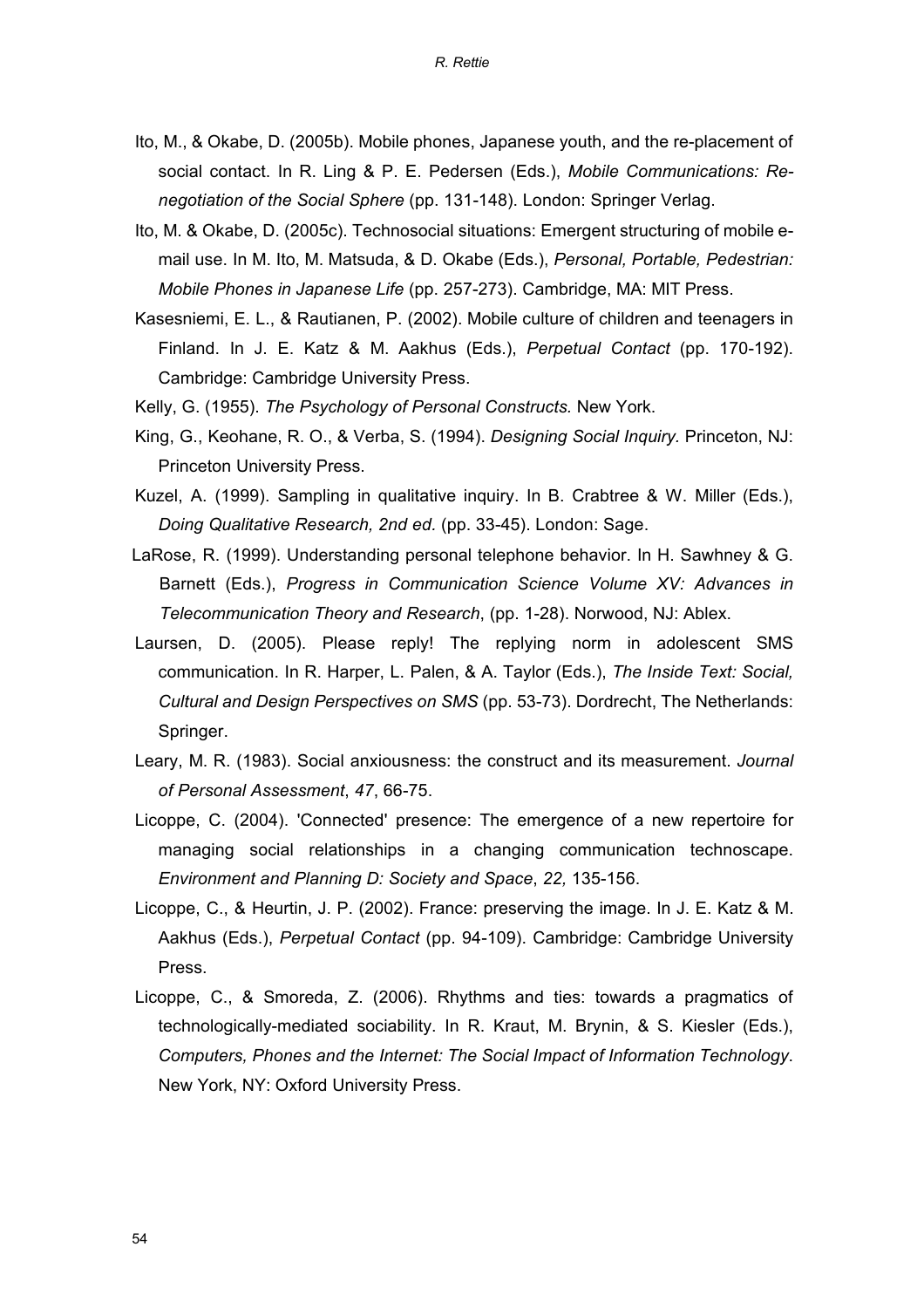- Ling, R. (1997). One can talk about common manners. In L. Haddon (Ed.), *Themes in mobile telephony: Final Report of the COST 248 Home and Work group*, (pp.73-96). Telia: Farsta.
- Ling, R. (2004). *The Mobile Connection: the Cell Phone's Impact on Society.* San Francisco: Morgan Kaufmann.
- Ling, R. (2005a). Mobile telephones and the disturbance of the public sphere published in German as Das mobiltelefon und die stårung des åfflentlichen raums. In J. R. Håflich & J. Gebhardt (Eds.), *Mobil Kommunikation: Perspektiven und Forschungsfelder* (pp. 115-134). Frankfurt: Peter Lang.
- Ling, R. (2005b). The socio-linguistics of SMS: An analysis of SMS use by a random sample of Norwegians. In R. Ling & P. E. Pedersen (Eds.), *Mobile communications: Renegotiation of the social sphere* (pp. 335-349). London: Springer Verlag.
- Ling, R., & Haddon, L. (2001). Mobile telephony, mobility and the coordination of everyday life. *Paper presented at The Machines That Become Us,* April 18-19, Rutgers University.
- Ling, R., & Yttri, B. (2002). Hyper-coordination via mobiles phones in Norway. In J. E. Katz & M. Aakhus (Eds.), *Perpetual Contact* (pp. 139-169). Cambridge: Cambridge University Press.
- Malinowski, B. (1923). The problem of meaning in primitive languages. In C. K. Ogden & I. A. Richards (Eds.), *The Meaning of Meaning* (pp. 146-152). London: Routledge and Kegan Paul.
- Matsuda, M. (2005). Mobile communications and selective sociality. In M. Ito, M. Matsuda & D. Okabe (Eds.), *Personal, Portable, Pedestrian: Mobile Phones in Japanese Life* (pp. 123-142). Cambridge, MA: MIT Press.
- Meyrowitz, J. (1985). *No Sense of Place: the Impact of Electronic Media in Social Behaviour.* New York: Oxford University Press.
- Ofcom (2006). The communications market interim report, *Ofcom*. Retrieved March 18, 2006, from http://www.ofcom.org.uk/research/cm/feb06\_report/.
- Oksman, V., & Turtiainen, J. (2006). Mobile communication as a social stage: Meanings of mobile communication in everyday life among teenagers in Finland. *New Media & Society*, *6* (3), 319-369.
- Pahl, R., & Spencer, L. (2004). Personal communities: not simply families of 'fate' or 'choice'. *Current Sociology, 52* (2), 199-221.
- Pertierra, R. (2005). Mobile phones, identity and discursive intimacy. *Human Technology, 1* (1), 23-44.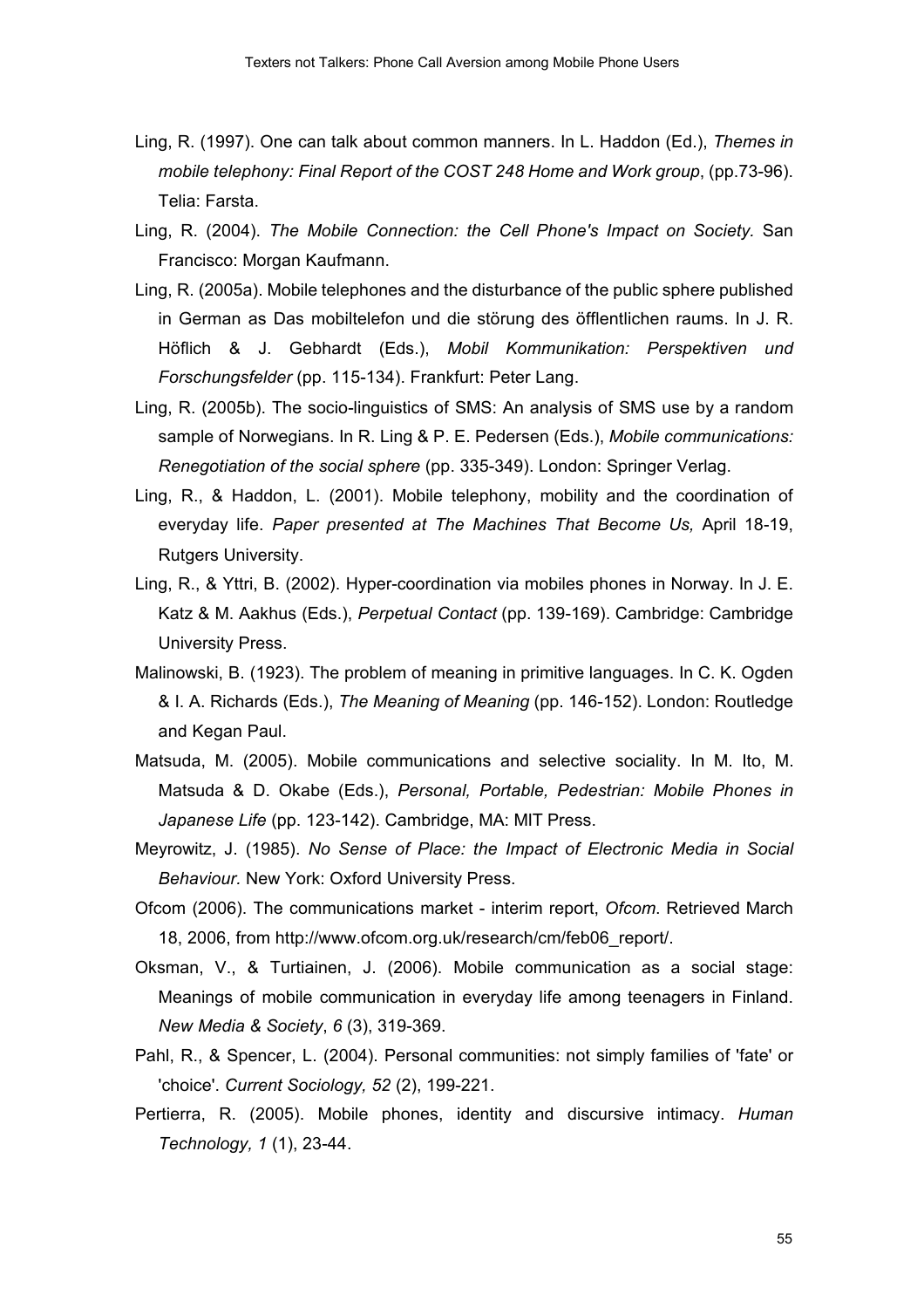- Prøitz, L. (2005). Intimacy fiction: Intimate discourses in mobile telephone communication amongst Norwegian youth. In K. Nyíri (Ed.), *A Sense of Place: The Global and the Local in Mobile Communication* (pp. 191-200). Vienna: Passagen Verlag.
- Puro, J. P. (2002). Finland: a mobile culture. In J. E. Katz & M. Aakhus (Eds.), *Perpetual Contact* (pp. 19-29). Cambridge: Cambridge University Press.
- Reid, D., & Reid, F. J. M. (2005a). The social and psychological effects of text messaging. *Journal of the British Computer Society, January*.
- Reid, F. J. M., & Reid, D. (2005b). Textmates and text circles: Insights into the social ecology of SMS text messaging. In L. Hamill & A. Lasen (Eds.), *Mobile World: Past, Present and Future*. London: Springer-Verlag.
- Rheingold, H. (2003). *Smart Mobs: The Next Social Revolution.* New York: Perseus Books.
- Rubin, H. J., & Rubin, I. S. (1995). *Qualitative Interviews: The Art of Hearing Data.* Thousand Oaks,CA: Sage.
- Russell, D., Peplau, L. A., & Cutrona, C. E. (1980). The Revised UCLA Loneliness Scale: Concurrent and Discriminant Validity Evidence. *Journal of Personality and Social Psychology, 39* (3), 472-480.
- Schegloff, E. A. (1986). The routine as achievement. *Human Studies, 9*, 111-151.
- Schegloff, E. A., & Sacks, H. (1973). Opening up closings. *Semiotica*, *8,* 289-327.
- Selian, A. N., & Srivastava, L. (2004). Mobile phones and youth: A look at the US student market. *ITU/MIC Workshop: Shaping the Future Mobile Information Society,* March 4-5, Seoul.
- Silverman, D. (1997). *Qualitative Research: Theory, Method and Practice.* London: Sage.
- Silverman, D. & Torode, B. (1980). *The Material World: Some Theories of Language and Its Limits.* London: Routledge and Keegan Paul.
- Smith, D. W. (2003). Phenomenology. *The Stanford Encyclopedia of Philosophy*. Retrieved January 28, 2007, from http://plato.stanford.edu/entries/phenomenology.
- Smoreda, Z., & Thomas, F. (2001). Social networks and residential ICT adoption and use. *EURESCOM P903*. Retrieved June 4, 2006, from http://www.eurescom.de/~ftproot/web-deliverables/public/P900 series/P903/ICT\_use\_Smoreda.pdf.